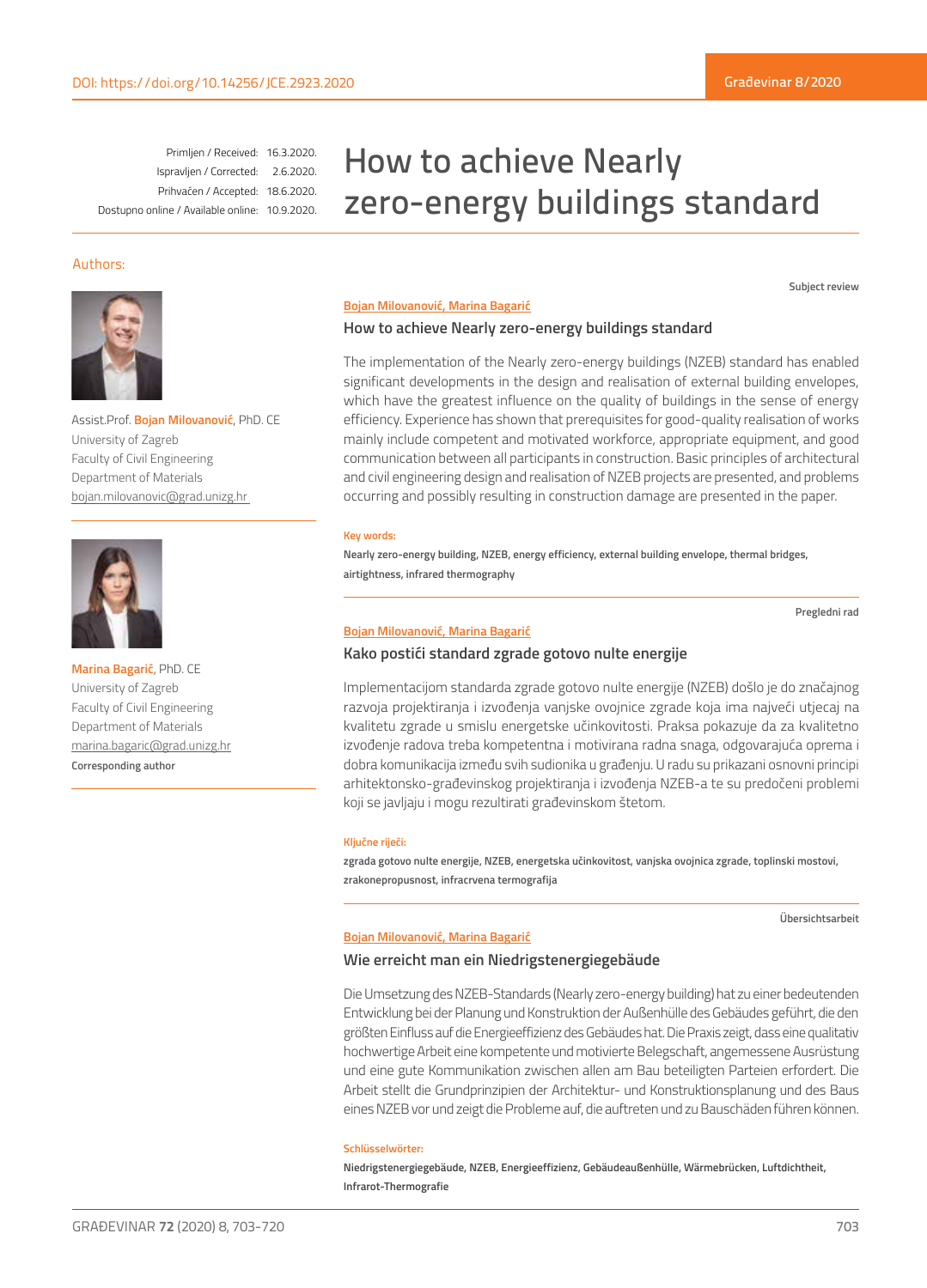# **1. Introduction – Nearly zero-energy buildings (NZEB), what are they and why is NZEB standard introduced**

It is estimated that buildings account for approximately 40 % of the total energy consumption in the European Union, and so the aim is to reduce energy consumption in building construction. The obligation to build in accordance with requirements for Nearly zero-energy buildings has been specified in Directive 2010/31/EU of the European Parliament and of the Council on the energy performance of buildings (recast) [1], and provisions contained in this Directive have been included in the regulatory framework of the Republic of Croatia through Technical Regulation on Energy Economy and Heat Retention in Buildings (Official Gazette, issues 128/15, 70/18, 73/18, 86/18) [2].

Nearly zero-energy building (NZEB) has a very high energy performance. This nearly zero or very low amount of energy required is to a significant extent obtained from renewable sources, including renewable energy that is produced on the building itself or nearby [2].

NZEB requirements must be fulfilled by all new buildings for which the application for building permit is submitted after 31 December 2019, while new buildings owned by public authorities should have already been designed as NZEBs if the application for building permit was submitted after 31 December 2017.

Public buildings are public sector owned buildings in which public activities are performed (upbringing, education, teaching, science, culture, sport, health care, social welfare), buildings in which activities of state, local and regional self-government public bodies and organisations are performed, including those where activities of legal persons with public authority are performed, residential buildings for communities, citizens' association buildings, and buildings of religious communities [3].

to set up the minimum requirements for energy performance of new buildings, but also for existing buildings undergoing major renovations. European Commission does not specify minimum requirements of Nearly zero-energy buildings, i.e. it is up to member countries to define such requirements according to their possibilities, based on cost-optimal analyses.

Based on "Reports on Minimum Requirements for Energy performance of Buildings in Continental and Littoral Croatia", energy performance requirements for the achievement of Nearly zero-energy standards have been set according to the building type, i.e. for single-family houses, multi-residential buildings, office buildings, educational buildings, store buildings, hotels and restaurants, hospitals, and sports halls.

According to these minimum specifications, clear requirements have been set for all new buildings, as defined by specific annual consumption of heating energy and specific annual consumption of primary energy. The requirements have been defined for a total of nine building types, and this for continental and littoral weather zones (Table 1) [2].

When designing and constructing residential buildings and nonresidential buildings (office buildings, educational buildings, hospitals, hotels and restaurants), it is necessary to ensure that the annual heat energy required for cooling per unit of useful floor area amounts to Q" $_{C,nd}$   $\leq$  50 kWh/(m<sup>2,</sup>a). At the same time, nonresidential office buildings, educational buildings, hospitals, hotels, and restaurant buildings with the share of the window area in the total façade area f > 30 % must be designed and constructed in such a way that the annual heat energy required for cooling is  $Q''_{C,nd}$   $\leq$ 70 kWh/(m<sup>2,</sup>a). In addition, if the calculated  $E_{\text{prim}}$  [kWh/(m<sup>2,</sup>a)] is by at least 20 % lower than the maximum value allowed by Technical Regulation [2], it shall be considered that the requirements for  $Q''_{H,nd}$  [kWh/(m<sup>2</sup>·a)] and for  $Q''_{C,nd}$  [kWh/(m<sup>2</sup>·a)], as specified in Technical Regulation, have been duly fulfilled.

In addition to the above-mentioned requirements for  $Q_{H_{nd}}$  and  $E_{\text{prime}}$ , NZEB requirements are also defined by:

According to the EPBD Directive, member countries are required

| <b>BUILDING TYPE</b>                   |                                      |                             | $E_{\text{prim}}$ [kWh/(m <sup>2</sup> ·a)] |                                |                             |                  |                                |                      |
|----------------------------------------|--------------------------------------|-----------------------------|---------------------------------------------|--------------------------------|-----------------------------|------------------|--------------------------------|----------------------|
|                                        |                                      |                             | <b>NZEB</b>                                 |                                |                             |                  |                                |                      |
|                                        | continental, $\Theta_{mm} \leq 3$ °C |                             |                                             | littoral, $\Theta_{mm} > 3$ °C |                             |                  | kontinent.                     | primorje.            |
|                                        | $f_{0} \le 0.20$                     | $0.20 < f_{0} < 1.05$       | $f_{0} \ge 1.05$                            | $f_0 \le 0.20$                 | $0.20 < f_0 < 1.05$         | $f_{0} \ge 1.05$ | $\Theta_{mm} \leq 3 \degree C$ | $\Theta_{mm}$ > 3 °C |
| <b>Multi-family building</b>           | 40.50                                | $32.39 + 40.58 \cdot f_{0}$ | 75.00                                       | 24.84                          | $19.86 + 24.89 \cdot f_{0}$ | 45.99            | 80                             | 80                   |
| <b>Family house</b>                    | 40.50                                | $32.39 + 40.58 \cdot f_{0}$ | 75.00                                       | 24.84                          | $17.16 + 38.42 \cdot f$     | 57.50            | 45                             | 35                   |
| Office building                        | 16.94                                | $8.82 + 40.58 \cdot f_{0}$  | 51.43                                       | 16.19                          | $11.21 + 24.89 \cdot f_{0}$ | 37.34            | 35                             | 25                   |
| <b>Educational building</b>            | 11.98                                | $3.86 + 40.58 \cdot f$      | 46.48                                       | 9.95                           | $4.97 + 24.91 \cdot f$      | 31.13            | 55                             | 55                   |
| Hospital                               | 18.72                                | $10.61 + 40.58 \cdot f_{0}$ | 53.21                                       | 46.44                          | $41.46 + 24.89 \cdot f_{0}$ | 67.60            | 250                            | 250                  |
| <b>Hotel and restaurant</b>            | 35.48                                | $27.37 + 40.58 \cdot f_{0}$ | 69.98                                       | 11.50                          | $6.52 + 24.89 \cdot f_{0}$  | 32.65            | 90                             | 70                   |
| <b>Sports hall</b>                     | 96.39                                | $88.28 + 40.58 \cdot f$     | 130.89                                      | 37.64                          | $32.66 + 24.91 \cdot f_{0}$ | 58.82            | 210                            | 150                  |
| <b>Store</b>                           | 48.91                                | $40.79 + 40.58 \cdot f_{0}$ | 83.40                                       | 13.90                          | $8.92 + 24.91 \cdot f_{0}$  | 35.08            | 170                            | 150                  |
| Other non-<br>residential<br>buildings | 40.50                                | $32.39 + 40.58 \cdot f_{0}$ | 75.00                                       | 24.84                          | $19.86 + 24.89 \cdot f_{0}$ | 45.99            |                                |                      |

**Table 1. Maximum allowable values for Nearly zero-energy buildings heated and/or cooled to the temperature of 18°C or more [2]**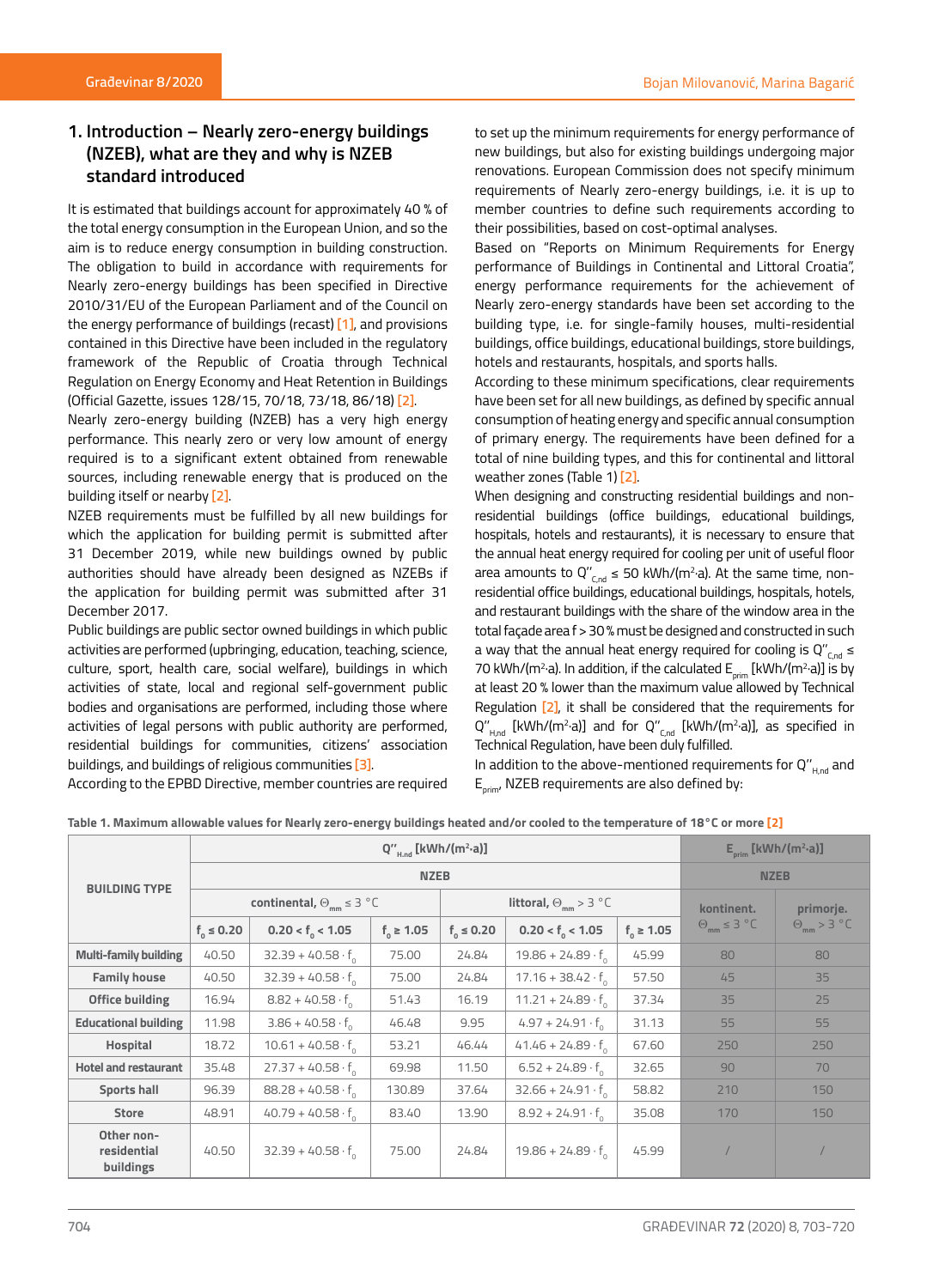| <b>Type of building</b>         | <b>Heating system</b> | Cooling<br>system | System for preparation<br>of domestic hot water | <b>Mechanical ventilation and</b><br>air-conditioning system | Lighting<br>system |
|---------------------------------|-----------------------|-------------------|-------------------------------------------------|--------------------------------------------------------------|--------------------|
| <b>Family house</b>             | <b>YES</b>            | <b>NO</b>         | <b>YES</b>                                      |                                                              | N <sub>O</sub>     |
| <b>Multi-family buildings</b>   | <b>YES</b>            | N <sub>O</sub>    | <b>YES</b>                                      |                                                              | N <sub>O</sub>     |
| Office building                 | <b>YES</b>            | <b>YES</b>        | N <sub>O</sub>                                  |                                                              | <b>YES</b>         |
| <b>Educational buildings</b>    | <b>YES</b>            | <b>NO</b>         | N <sub>O</sub>                                  |                                                              | <b>YES</b>         |
| <b>Hospitals</b>                | <b>YES</b>            | <b>YES</b>        | <b>YES</b>                                      | It is taken into account if<br>installation is foreseen      | <b>YES</b>         |
| <b>Hotels and restaurants</b>   | <b>YES</b>            | <b>YES</b>        | <b>YES</b>                                      |                                                              | <b>YES</b>         |
| <b>Sports halls</b>             | <b>YES</b>            | <b>YES</b>        | <b>YES</b>                                      |                                                              | <b>YES</b>         |
| <b>Store buildings</b>          | <b>YES</b>            | <b>YES</b>        | N <sub>O</sub>                                  |                                                              | <b>YES</b>         |
| Other non-residential buildings | <b>YES</b>            | N <sub>O</sub>    | NO.                                             |                                                              | <b>YES</b>         |

**Table 2. Technical systems defined for calculating delivered energy and primary energy [2]**

- minimum share of energy delivered from renewable energy sources (min 30 % of annually delivered energy must be covered from renewable energy sources),
- fulfilment of airtightness requirements as proven by on-site testing prior to technical inspection of the building

Furthermore, it should be noted that not all technical systems are included in  $E_{\text{prime}}$  calculation in Croatia (Table 2).

In the light of the above presented definitions and national criteria for NZEBs, which are based on Technical Regulation [2] and are incorporated in the regulatory framework of the Republic of Croatia in accordance with the Directive [1], the Ministry of Construction and Physical Planning has prepared Guidelines for Nearly Zero Energy Buildings. These guidelines are destined for general public (Part  $1$  [4]) and for professionals (Part 2 [5]) concerned with this issue. It should be noted that hereinafter presented basic principles of NZEB design, and methods for quality control of construction works, which are crucial for the realization of NZEBs, stem from the authors' experience and knowledge that has been acquired on numerous scientific and professional projects.

# **2. Basic principles of NZEB design**

Nearly zero-energy buildings should be designed in such a way that their energy needs are reduced as much as possible and, at that, there is no one single or uniform solution for achieving NZEB standard requirements.

Coordinated and comprehensive approach involving all professions included in building design (architecture designers, building physics designers, thermotechnical system designers, and electrical installations designers) is needed from the very first concept and conceptual design of the building, and all the way to the final implementation design, including also highly professional and carefully controlled construction works.

The energy concept of NZEBs should be considered already at the initial phase of design work, so as to successfully include in the design process the principles of sustainable, energy and environmentally conscious architecture. A high quality and optimal energy NZEB concept includes well balanced but not oversized thermal insulation thicknesses and thermotechnical systems, combined with obligatory use of renewable energy sources (RES). An optimised energy concept lowers the cost of investment, and results in an cost-optimal solution compliant with NZEB standard requirements.

NZEBs have to be designed with a favourable shape factor, in accordance with bioclimatic conditions, and by using optimal materials, elements and thermal insulation; details should be designed with minimum thermal bridges and to ensure low air permeability; solutions for controlling sun insolation should be provided, and use should be made of natural light; mechanical ventilation with heat recovery should be foreseen, and appropriate, available, feasible and highly efficient thermotechnical systems or systems with high proportion of renewable energy sources should be applied.

Price always has a great effect on the selection of products for the building envelope and technical system. Almost every building can be compliant with the NZEB standard, but the question is at what cost that could be realised. It is very easy to anticipate most modern, extremely expensive and highly efficient technologies, equipment and materials, and thus achieve the NZEB standard; this however is not the objective of the legislation defined in this field. The objective is to achieve the NZEB standard using cost-optimal solutions, favouring at that economically justified, technically feasible, sustainable and environmentally conscious solutions.

Yet another highly significant parameter that has to be achieved when designing NZEBs is an increased level of indoor comfort in NZEBs. At that it should be noted that an appropriate indoor air quality should be ensured (depending on the type of building use and/or space use), which can be achieved in case of an airtight building envelope of NZEBs only by using mechanical ventilation, preferably involving heat recovery of used indoor air. In addition, it is necessary to ensure a sufficiently high internal surface temperature of structural parts of the building (windows, walls, etc.) so as to avoid feeling cold or dew formation, and hence construction damage due to water vapour condensation.

Generally, five basic building design principles can be differentiated for NZEBs: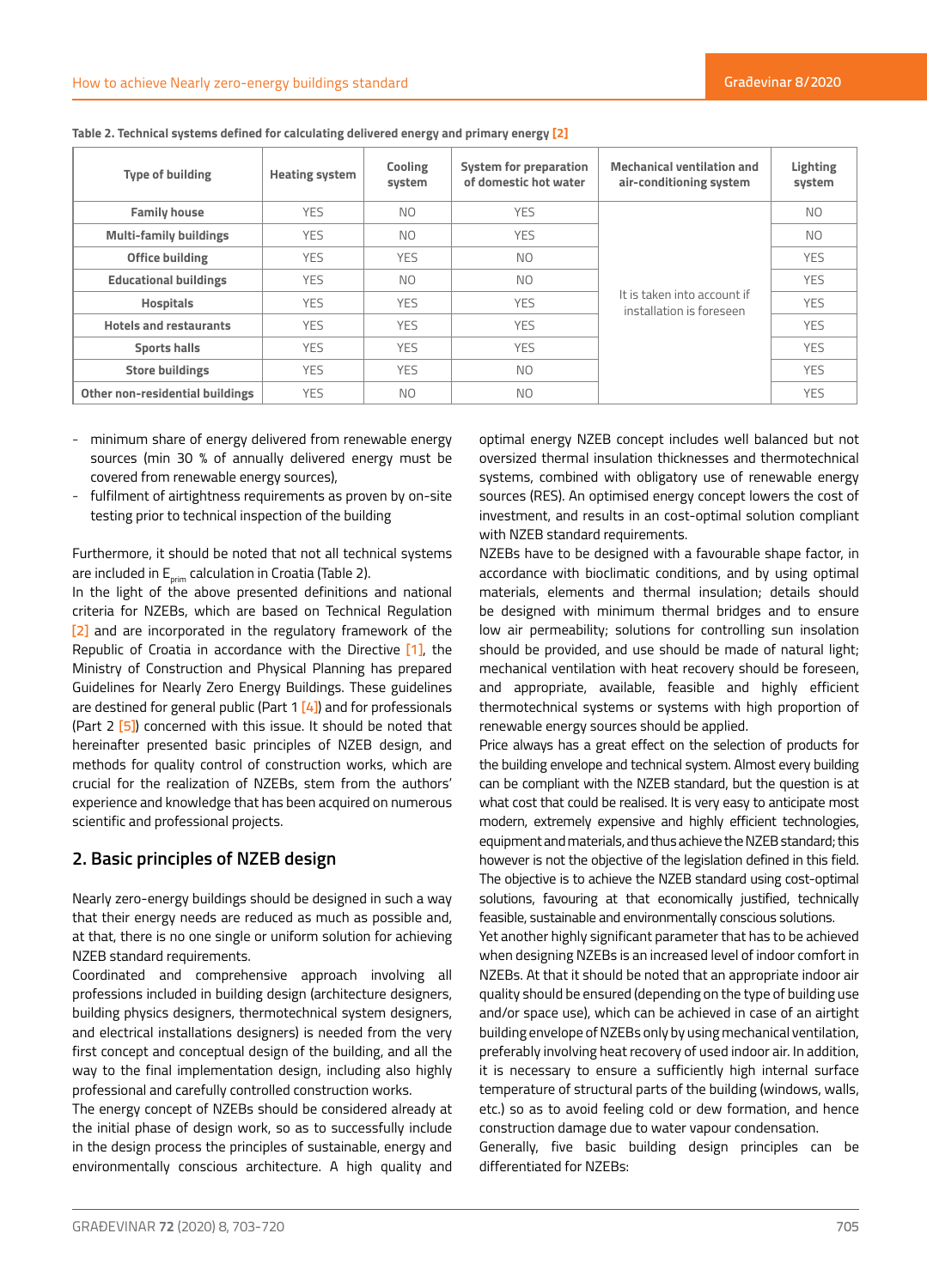- thermal insulation continuous thermal insulation of optimal thickness
- windows of appropriate thermal properties  $(U_{u})$  and solar radiation transmittance properties  $(g_1)$
- mechanical ventilation with heat recovery  $-$  to ensure an optimal indoor air quality (CO $_{\rm 2}$  concentration)
- $airti$ ghtness of building envelope  $-$  to reduce heat losses, to reduce possibility of interstitial and surface construction damage, to reduce noise levels, and to ensure an efficient operation of mechanical ventilation
- minimisation of thermal bridges to reduce heat losses and to reduce the risk of construction damage

Kyoto pyramid (Figure 1) shows a strategy for designing low energy buildings as developed in Norway. This strategy can by analogy also be used for the design of NZEBs.

First of all, it is necessary to reduce heat losses so as to reduce the heating and/or cooling energy needs. This can be achieved by optimizing building shape and zoning, by applying thermal insulation and by achieving airtight building envelope. Furthermore, by using efficient mechanical ventilation system with heat recovery (return), by designing ventilation channels with low pressure drop, etc. This also involves the use of advanced facade systems, optimal orientation of windows, use of daylight, proper use of heat mass for "storing" energy within the building envelope elements, etc.

The next step is to use energy efficient equipment and lighting. The use of solar energy but also of geothermal energy or, in general, passive heating and cooling mechanisms, enable an optimal utilisation of passive solar heating, daylight, natural ventilation, night cooling, and using heat from the ground for pre-heating or cooling of air.

Monitoring and controlling the energy consumption has proven to be an efficient approach for reducing energy consumption in buildings: when users become aware of their consumption compared to immediate surroundings, they show the tendency to reduce energy consumption. In addition, if an intelligent control system is enabled, which incudes controlling energy consumption for heating, ventilation, lighting and domestic hot water, users generally tend to reduce energy consumption.



**Figure 1. Kyoto pyramid – NZEB design strategies [6]**

Selection of an appropriate energy source implies minimisation of the use of fossil fuels and encourages the use of renewable

energy sources (RES), which includes using the solar collectors, photovoltaics, geothermal energy, ground water storage, biomass, etc. At that, RES can be considered as the "cherry on the cake".

The main advantage of the Kyoto pyramid lies in the fact that it places emphasis on the reduction of energy needed for heating, cooling, lighting, etc. before adding energy supply systems, and hence it promotes robust solutions involving the lowest possible environmental burden.

## **2.1. Thermal envelope of NZEBs**

Building envelope is a physical barrier between the internal conditioned space of the building and external environment, and the un-conditioned internal space of the building. It consists of opaque building elements (floor, walls, roof, etc.) and transparent building elements (windows, doors, etc.). The role of building envelope is to provide a healthy and comfortable indoor climate to occupants (indoor air quality, thermal comfort, acoustic protection, visual comfort).

Contrary to general perception, greater thickness of thermal insulation will not proportionally reduce U-value of individual building elements (Figure 2) nor will it reduce annual heat losses of the building or annual energy costs (Figure 3). Results shown in Figure 3 are related to a smaller single-family house with an external wall area of 100 m<sup>2</sup> located in Central Europe, with the climate typical for that zone (average outdoor air temperature in winter months is -12 °C while an average indoor air temperature is 21 °C).

It can generally be stated that the thickness of conventional thermal insulation products (EPS, mineral wool, etc.) of more than 20-25 cm does not have significant influence on heating energy savings. Various construction typologies and technologies are available on the market:

- wood (wooden frame, CLT, TJI/FJI, …) + thermal insulation,
- foam concrete and cellular concrete + thermal insulation,
- steel structure + thermal insulation,
- masonry (or reinforced concrete) structure + ETICS,
- insulated concrete formwork (ICF), etc.

… but the question can be raised whether greater thickness of insulation is an appropriate solution?

Maximum allowable coefficients of heat transfer through individual buildings elements, in relation to reference climate conditions, are defined in Technical Regulation [2]. It should, however, be noted that  $-$  according to the above presented Kyoto pyramid  $-$  it is highly justified to reduce the heating and cooling energy needs in relation to  $E_{\text{min}}$  reduction by using technical systems and energy sources only.

By respecting the allowable heat transfer coefficients it will not be guaranteed that the building will automatically meet the requirements of energy needed for heating or cooling. In the case of an unfavourable orientation, highly diverse disposition or the need for a greater number of air exchanges, it might be necessary to use greater insulation thicknesses so as to meet limit values of energy needed for heating. In climate conditions prevailing in the Republic of Croatia, even in the coldest regions,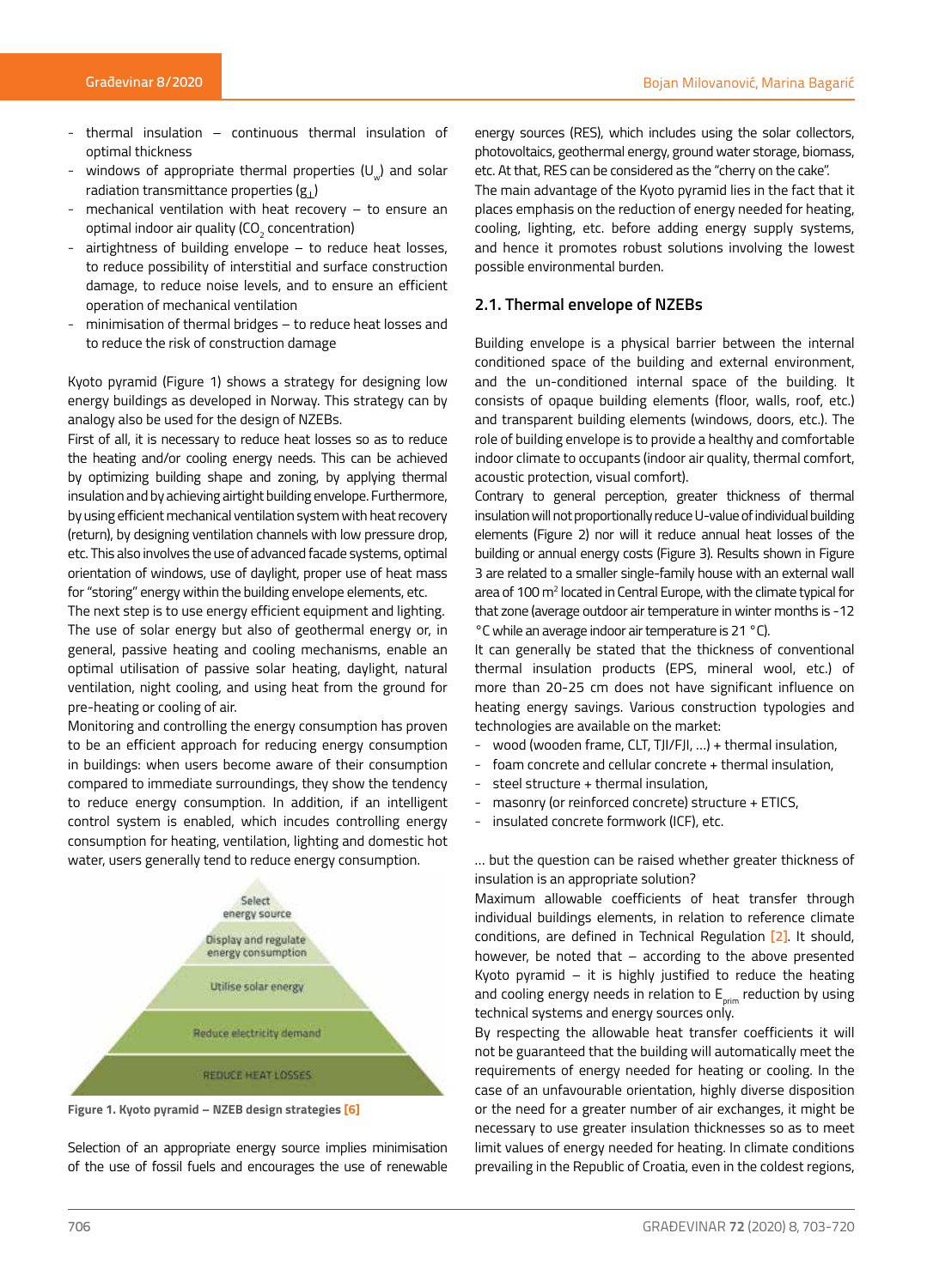it would be very difficult to find good technical or economic justification or reason for increasing thickness of conventional thermal insulation products (EPS, mineral wool, etc.) beyond approximately 30 cm.



**Figure 2. Influence of thermal insulation thickness on U-value of building elements**



**Figure 3. Influence of U-value of external walls on annual heat losses in case of a single-family house (external wall area: 100 m2 ) in Central European climate**

Conversely, in warmer regions of Croatia, greater insulation thickness will result in significant increase in energy needed for cooling a building, so that it is really necessary to find an optimum that provides a minimum sum of the energy needed for heating and cooling of a particular building. That is why, in Mediterranean climate, approximately 15 cm would be the maximum thickness of thermal insulation that might be considered justified from the technical or economic standpoint. In addition, manufacturers of various construction products have been developing over the last 10-15 years various new materials with the main aim to lower their thermal conductivity and hence their U-value. Some relatively newly-developed brick products filled with mineral wool (MW), EPS, and perlite, and a block made of expanded clay with integrated EPS core thermal insulation, are shown in Figure 4. These examples are certainly not the only advance, especially if developments in the field of thermal insulation are observed. Thermal conductivity  $(\lambda)$  is

currently lower than 0,035 W/mK in case of EPS and MW, while the thermal conductivity of PUR or PIR and aerogels amounts to approximately 0,020 W/mK. As for the vacuum insulation panels the conductivity is approximately  $\lambda$  = 0,007 W/mK and, finally, advances have also been made with regard to reflecting foils and phase change materials (PCM) for the accumulation of energy in the case of lightweight construction, etc.

Although a wide array of thermal insulation materials and systems is currently available on the market, proper selection and installation will depend on requirements which vary on the case by case basis (external or internal insulation, fire protection requirements, and presence of moisture). Adequate selection of product to be used for particular layer of building components must satisfy thermal envelope requirements such as: fire protection, thermal bridge reduction, airtightness requirements, moisture control requirements (water vapour diffusion – vapour-impermeable or vapour-permeable solutions), requirements related to evacuation of liquid moisture, and other requirements including those relating to noise protection, structural requirements, environmental requirements, aesthetic requirements, cost-efficiency requirements, and requirements related to the speed and quality of construction.

Physical properties and physical behaviour of materials within the structure, and compatibility between several different materials, are not given adequate attention during the design and construction of buildings. This usually disrupts physical processes through building elements, i.e. transfer of heat and moisture, and thermal activity, occurring due to the difference between internal and external climate conditions, which causes construction damage.

Hygrothermal performance must be assessed during the design phase of NZEBs because the objective of NZEB construction is inter alia: to improve thermal comfort of occupants and users of such buildings, to provide them healthy indoor climate and, of course, to avoid construction damage that can be caused by humidity of indoor air in cases of an significantly airtight building envelope. It is especially important to estimate hygrothermal performance: for new materials and systems that are currently being developed, for existing building envelopes undergoing energy retrofitting because their existing dynamic hygrothermal balance is being changed, and also during design of new highly energy efficient building envelopes. Hygrothermal performance of building envelope elements can be estimated using the traditional method – Glaser method (stationary calculations), and/or using the dynamic method – HAM (Heat, Air and Moisture) models (transient calculations).



**Figure 4. Some newly developed brick blocks with lower U-value compared to conventional products**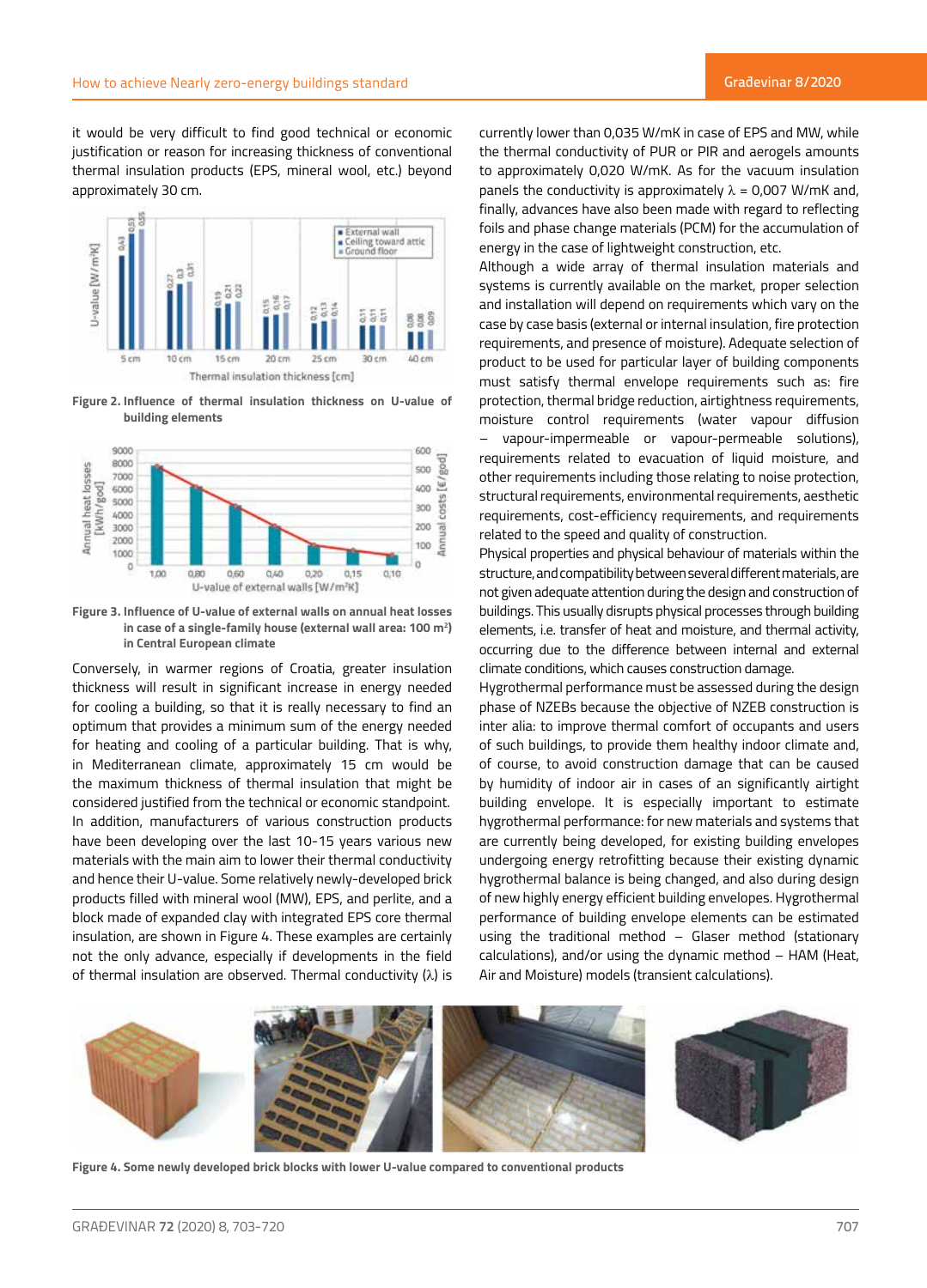

**Figure 5. Glaser method limitations (left) and advantages of HAM calculation of hygrothermal performance of building elements (right)**

Each calculation method has its limitations and the user (designer) has to be fully aware of the effects of such limitations. Glaser method limitations and HAM calculation advantages are presented in Figure 5.

Although dynamic hygrothermal simulations require a greater number of input data and higher knowledge and skill of users, they offer more possibilities for additional analysis of building elements (e.g. various aspects of durability and estimation of long-term performance).

If designed building is not moisture-safe, this can lead to the occurrence and spread of funghi and moulds, which is directly related to the humidity of indoor air and surface temperature of building elements (Figure 7). The lower the internal surface temperature of wall, the moister its surface is. As funghi and moulds are natural allergens, their growth and spreading can cause health problems (allergies) to persons exposed to their influence.

# **2.2. Airtightness of building envelope of NZEBs**

The air permeability of building envelope is defined as resistance to the transfer of indoor warm air that leaves the building, or to the entry of cold external air in the building through cracks, voids and other openings created by accidental and unintentional flaws, but not through ventilation system. This transfer of air through building elements is called infiltration, and it is caused by the difference in pressure at both sides of the building envelope that occurs due to the difference in air temperature, wind pressure, and mechanical ventilation system (Figure 6). According to Technical Regulation [2], air permeability requirements must be fulfilled (maximum allowable values are defined in the same regulation), and fulfilment

of these requirements must be proven by testing on a newlyconstructed or renovated building in accordance with HRN EN ISO 9972:2015 and this prior to technical inspection of the building. This obligatory proof of fulfilling air permeability requirements by testing applies for NZEBs and buildings that have been designed to: Q" $_{H,nd}$  ≤ 50 kWh/(m<sup>2</sup> a) in continental climate, and to Q" $_{H,nd}$  ≤ 25 kWh/(m2 a) in littoral climate. For the pressure difference of 50 Pa, the measured number of air exchanges must not exceed:  $n_{\rm{eq}} = 3.0$ h<sup>-1</sup> in case of buildings without mechanical ventilation systems, or  $n_{50}$  = 1.5 h<sup>-1</sup> in case of buildings with mechanical ventilation systems.  $n_{50}$  is the number of air exchanges, during one hour at pressure difference of 50 Pa, in relation to the volume of indoor air. In addition, it is important to note that these requirements must be met for each apartment individually in case of multi-residential buildings with more than one housing unit, while in case of nonresidential buildings these requirements refer to the envelope of the heated part of the building.



**Figure 6. Schematic representation of air infiltration and exfiltration through building elements**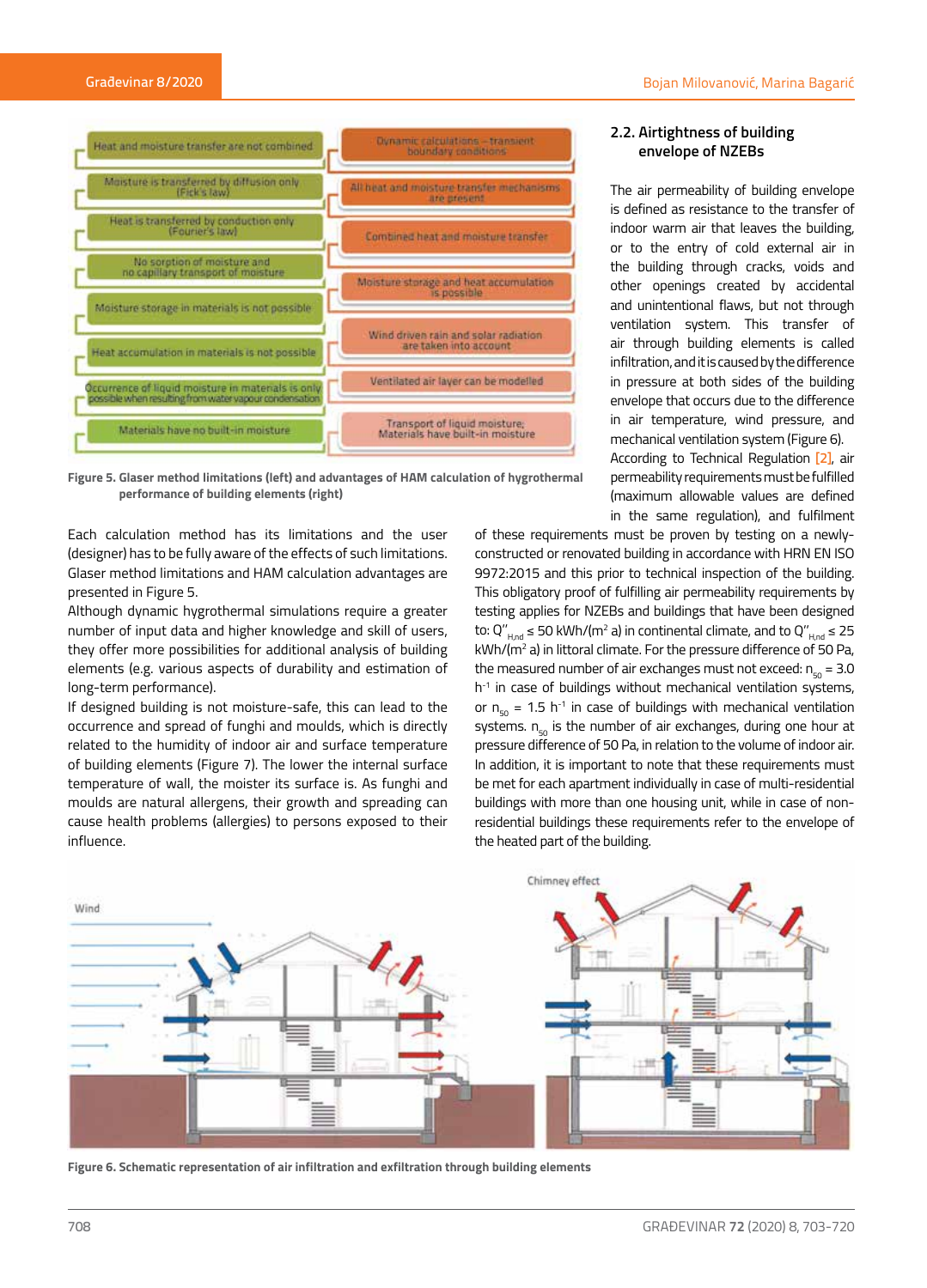#### How to achieve Nearly zero-energy buildings standard



**Figure 7. Funghi and mould growth on the surface (left) and within building elements (centre and right)**

Although the recommendation involving airtight building envelope may seem counterintuitive to laymen because such measure is not thought to ensure sufficient quantity of fresh air in buildings, it must be emphasized that airtightness of building envelope is crucial not so much because of heat losses (although these losses might be significantly reduced) but precisely because of reduced possibility of water vapour condensation in building elements. Fresh air in NZEBs is provided through mechanical ventilation with recuperation (heat recovery).

Infiltration of air into building envelope layers by leakage (which also allows entry of water vapour) is approximately 30 times greater for 1 mm width crack compared to transfer by diffusion per one square meter of surface. The described issue can be supported by previous research  $[7]$  demonstrating that 360 g/m<sup>2</sup> of water vapour is transported each day through air permeable building envelope by diffusion ( $n_{50}$  = 3.5 h<sup>-1</sup>), while up to 2.5 l of water is transported via air infiltration through joint with dimensions of 1 m in length and 1 mm in width at pressure difference of 2 Pa. On the other hand, if an airtight building envelope is observed ( $n_{50}$  = 0.6 1/h), with the resistance to water vapour diffusion of building element equal to s<sub>a</sub> = 10 m, then it can be seen that 1 g/day/m<sup>2</sup> of water vapour is transported by diffusion.

Air leakage (and hence leakage of water vapour) does not necessarily lead in all cases to construction damage due to moisture. However, caution is still needed and therefore all cracks and leakage points at

building envelope must be sealed. The cases of leakage that WILL NOT lead to construction damage due to moisture are:

- When the air flows from the exterior toward the interior of the building (in colder regions) – small absolute moisture of air.
- When the air flow speed is high.
- When the path of air flow from the interior toward the exterior is short.

On the other hand, the cases of leakage that WILL almost certainly lead to construction damage caused by moisture are:

- When the air flows from the interior toward the exterior (always at the top of the building due to natural pressure difference) – considerable absolute moisture of air.
- When the air flow speed is small (at small pressure differences – cases with little wind).
- When the path of air flow from the interior toward the exterior is long (greater thickness of building elements).

As already emphasized, the consequences (risks) of air permeable buildings are:

- Higher thermal losses.
- Water vapour condensation.
- Lower efficiency of mechanical ventilation systems (in relation to heat recovery).
- Reduced sound insulation of building envelope.
- Reduced indoor air quality.



**Figure 8. The influence of air permeability on heating energy needs (left) and comparison with energy savings in case of an increase in thermal insulation thickness (right)**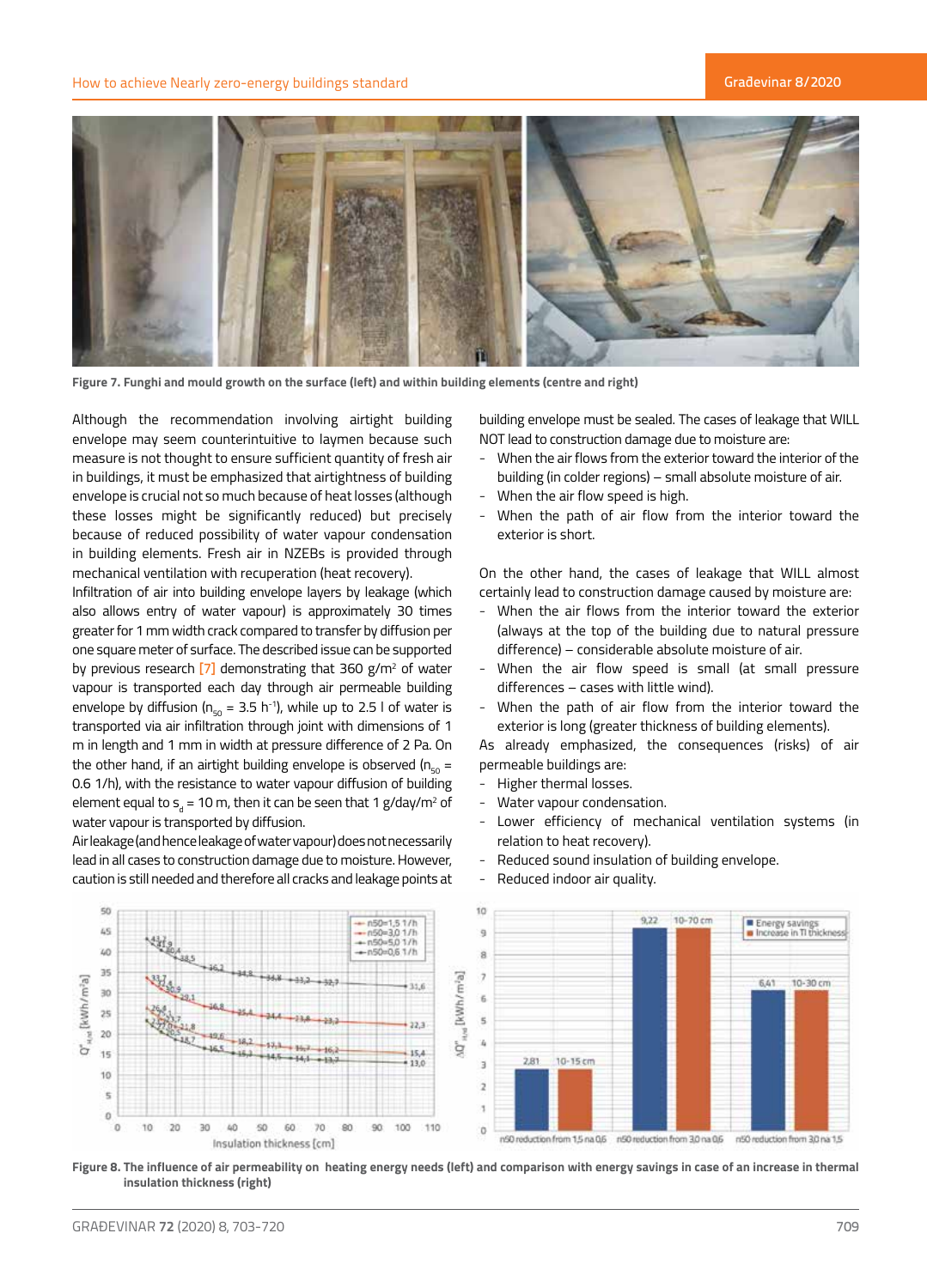The problem of construction damage due to water vapour condensation in layers of building elements has already been discussed. It is also related to the problem of poor indoor air quality due to funghi and mould growth, while the system of mechanical ventilation with heat recovery has a reduced efficiency due to lower temperature of air leaving the building which is caused by infiltration. The influence of cracks and gaps on sound insulation of building elements is also known.

The influence of air permeability on heat losses of NZEB will be analysed in this paper using as an example a family house with the useful floor area of  $A_{k}$  = 175.34 m<sup>2</sup>, and situated in reference climate Zagreb Maksimir. The house was designed for the NZEB level, and the objective was to achieve  $Q^{\prime\prime}_{\text{Hod}}$  = 25 kWh/m<sup>2</sup>a. For the purpose of analysis, the values observed were the calculated specific energy needed for heating  $Q''_{\text{Hdd}}$ (Figure 8, left) and savings Q''<sub>H,nd</sub> and Q''<sub>C,nd</sub> in case of lowering n<sub>50</sub> and compared to the same saving levels in case of an increase in thermal insulation thickness of exterior walls (Figure 8, right). Figure 8 (right) shows that, for the analysed house, the reduction of  $n_{50}$ from 1.5  $h^{-1}$  to 0.6  $h^{-1}$  results in the calculated savings of the specific energy needed for heating and cooling of  $\Delta Q''_{H,\text{nd}} + \Delta Q''_{C,\text{nd}} = 2.81$ kWh/m2 a, which is equivalent to the increase of thermal insulation thickness of external walls from 10 cm to 15 cm of mineral wool, i.e. to the savings of HRK 12.000 on the price of mineral wool. At the same time, the reduction of  $n_{50}$  from 3.0 h<sup>-1</sup> to 1.5 h<sup>-1</sup> results in calculated savings of specific energy for heating and cooling of ΔQ" $_{\rm{Hnd}}$  + ΔQ" $_{\rm{Cnd}}$ = 6.41 kWh/m2 a, which is equivalent to the increase of thermal insulation thickness of external walls from 10 cm to 30 cm of mineral wool, i.e. to the savings of HRK 45.000 on the price of mineral wool. Drastic case is if reduction of  $n_{50}$  from 3.0 h<sup>-1</sup> to 0.6 h<sup>-1</sup> is considered, when calculated savings result with ΔQ"<sub>H,nd</sub> + ΔQ"<sub>C,nd</sub> = 9.22 kWh/m<sup>2</sup>a, which is equivalent to the increase of thermal insulation thickness of external walls from 10 cm to as much as 70 cm of mineral wool.

It can therefore be seen that significant reduction of ventilation heat losses can be obtained if greater attention is paid to airtightness of the building envelope, which also results in the lower NZEB cost. It is extremely important to point out that the airtightness criterion specified in the design (or by an appropriate regulation) can be met through proper realisation of details on the construction site, which implies changes to the way in which construction, installation, and finishing works are usually realised, as well as employment of competent workers. In this segment, the education of construction workers has already been initiated in Croatia through the Croskills project [8], and has continued through Horizon 2020 projects Fit-to-NZEB [9] and Net-UBIEP [10], further through Erasmus+ project BIMzeED [11], which were conducted or are still being conducted at the Faculty of Civil Engineering of the University of Zagreb. The airtightness of envelope of a Nearly zero-energy building (NZEB) can be achieved by proper realisation and sealing (Figure 9) using:

- specialized products such as specialized strips and foils (membranes),
- specialized liquid membranes, sealants, but also using
- plastered walls (without cracks in plaster and installation penetrations),
- reinforced concrete walls (without cracks and installation penetrations),
- some types of OSB boards if they have been tested and categorised as Class 3 or 4 (according to series of standard HRN EN 300) and if they are more than 18 mm thick, and
- specialized elements for the realisation of installation penetrations,
- installation of windows according to RAL guidelines, etc.

On the other hand, airtightness of building envelope can not be achieved by unplastered walls, using some types of OSB boards



**Figure 9. Products that CAN BE USED for achieving airtightness of building envelopes**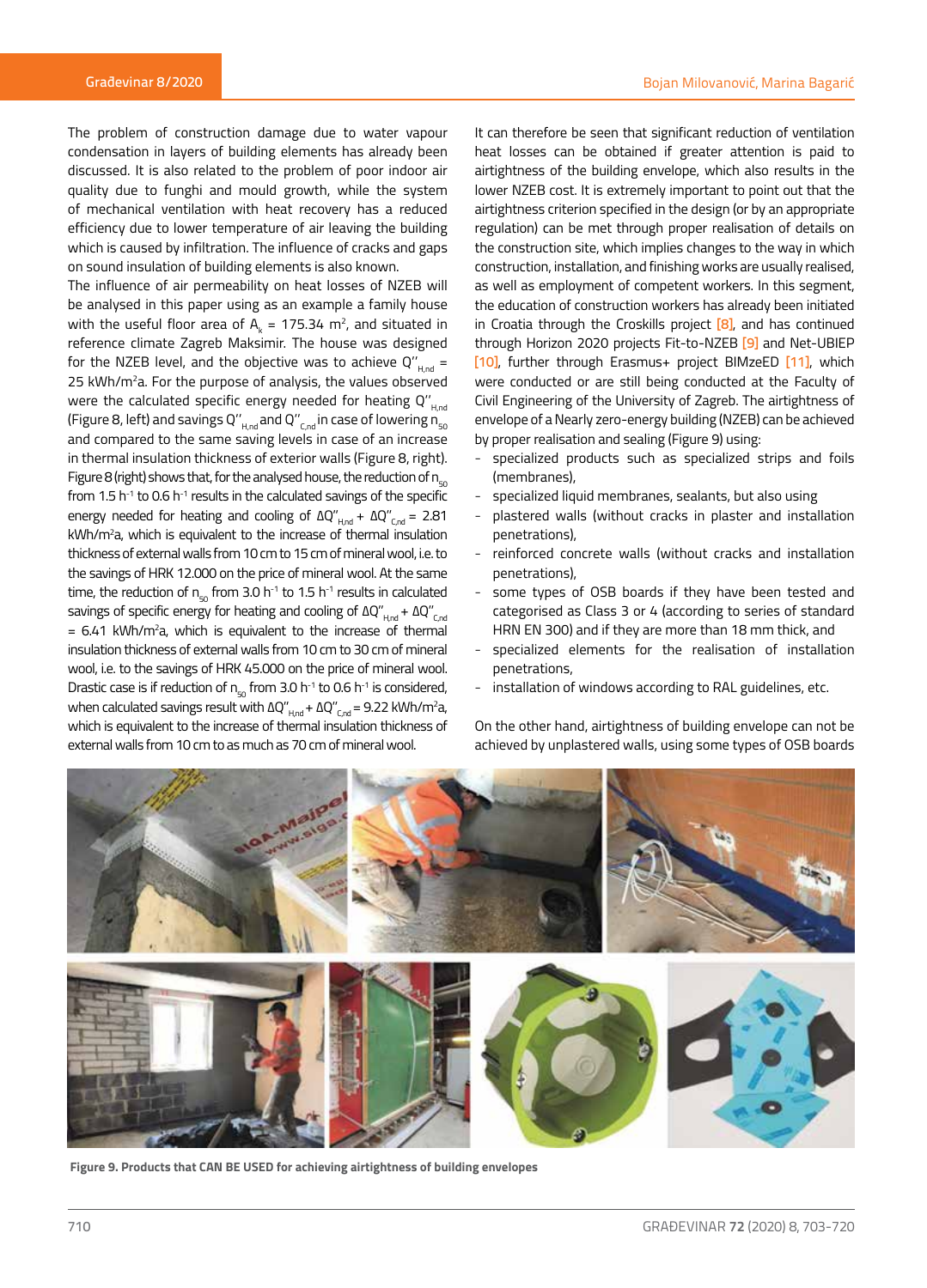

**Figure 10. Products that CAN NOT be used to achieve airtightness of building envelope**

or other fibreboards, thermal insulation plates (although they are connected via tongue and groove joints, or by overlapping), some types of sprayed insulation, gypsum boards, marking strips, universal / multipurpose / packaging adhesive strips and other general purpose strips, general purpose sealants and sealing substances (silicon sealant, PUR foam, etc.) (Figure 10): Here it should be noted that designers need to differentiate vapour impermeable building envelope (that prevents water vapour diffusion) from air impermeable building envelope (that prevents air infiltration). The difference lies in the fact that air impermeable building envelope does not allow movement of air but not necessarily the diffusion of water vapour. In other words, it can also simultaneously be the vapour permeable envelope (an example is for instance the lime-cement plaster, etc.). On the other hand, the vapour impermeable envelope (vapour barrier) is at the same time vapour impermeable and air impermeable (such as aluminium foil).

# **2.3. Thermal bridges in NZEBs**

Thermal bridge is a limited area in the building envelope that is characterized by an increased heat flow due to changes in material, building element thickness or its geometry.

Buildings must be designed and constructed in such a way that the influence of thermal bridges on annual energy needed for heating

and cooling is as low as possible and that no damage occurs in form of interstitial or surface condensation under designed conditions of building use. The influence of thermal bridge is manifested as an increase or reduction of heat flow at certain detail under consideration. For linear thermal bridges it is marked as Ψ (psi), and the unit of measure is W/(m·K). For point thermal bridges it is marked as  $\chi$  (hi), and the unit of measure is W/K.

Figure 11 (left) shows an increase in heat flow due to change in material and geometry of a building element (balcony). Here the U-value of the external wall is increased by Ψ×h so as to take into calculations the influence of thermal bridge caused by balcony on heat losses.

The trend of increase in thermal insulation thicknesses on building elements, with consequential reduction of transmission heat losses, has been observed from 2006 to the present day. The participation of thermal bridges in the total transmission heat losses has been relatively increasing over the same period. This trend has not been followed by solutions for the protection of thermal bridge zones, which is most often due to the lack of knowledge of designers, contractors and/or investors.

Yet another example of family house, showing influence of thermal bridges on energy consumption, will be presented in this paper. The analysed family house is located in city of Varaždin and its useful floor area is  $A_k = 182.40$  m<sup>2</sup>, while the



**Figure 11. Increase in heat flow due to the change in material and geometry of building element (left) [12] and thermogram of building envelope with pronounced linear thermal bridges and point thermal bridges) [13]**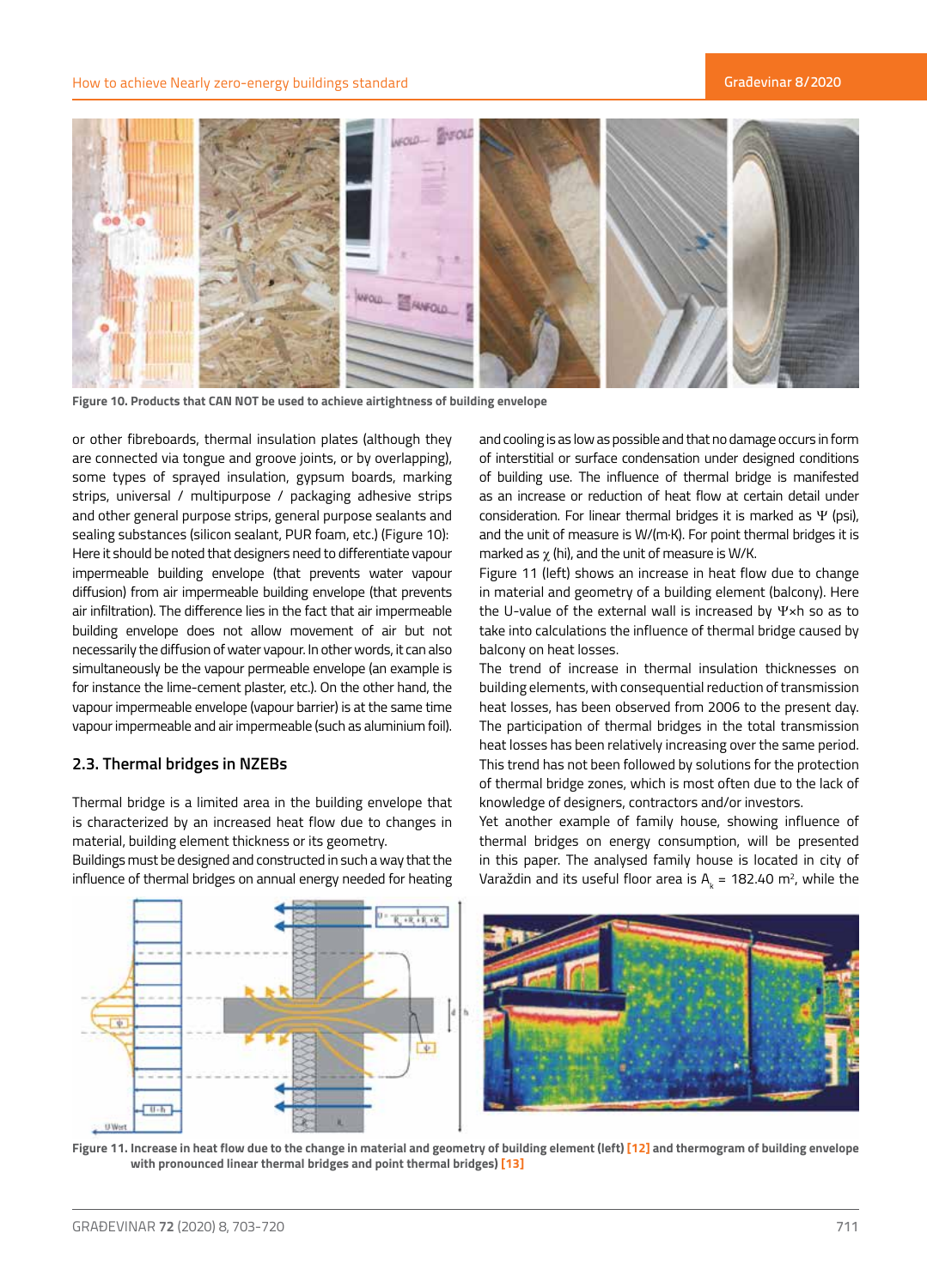

Figure 12. Influence of thermal bridges on Q"<sub>H,nd</sub> and Q"<sub>C,nd</sub> for a completely uninsulated family house (left) and for a family house insulated to **the NZEB level (right)** 

surface area of the heated part of the building is A = 407.45 m<sup>2</sup>, and the volume of the heated part of the building is V<sub>e</sub> = 570 m<sup>3</sup>. The change of Q''<sub>H,nd</sub> and Q''<sub>C,nd,</sub> is analysed in this example. The influence of thermal bridges is modified by applying fixed increase values: ΔU<sub>τм</sub> = 0.1 W/m<sup>2</sup>K; ΔU<sub>τм</sub> = 0.05 W/m<sup>2</sup>K; ΔU<sub>TM</sub> = 0.02 W/m<sup>2</sup>K; ΔU<sub>TM</sub> = 0.01 W/m<sup>2</sup>K; while all other input parameters remain constant.

It can be seen that the relative influence of thermal bridges in case of an uninsulated house (ΔU $_{_{\rm TM}}$  = 0.1 W/m²K is reduced to ΔU $_{_{\text{\tiny{TM}}}}$  = 0.01 W/m²K) is at the level of 5 % of Q''<sub>H,nd</sub> reduction, and 3 % of  $Q''_{\text{end}}$  increase on an annual basis (Figure 12, left). On the other hand, relative influence of thermal bridges for NZEB (when ΔU<sub>TM</sub> = 0.1 W/m<sup>2</sup>K is reduced to ΔU<sub>TM</sub> = 0.01 W/m<sup>2</sup>K) is at the level of 26 % of Q" $_{\rm{H,nd}}$  reduction, and 10 % of Q" $_{\rm{C,nd}}$  increase on an annual basis (Figure 12, right). This example clearly shows the influence of thermal bridges on the heating and cooling energy need, and demonstrates that thermal bridges have a significant influence that has to be taken into account.

Thermal bridges can not be eliminated from the building envelope and they will be present regardless of the thermal insulation thickness (Figure 13, left).

The following principle applies in the design and construction of NZEBs: thermal bridges must be avoided, i.e. their influence must be reduced as much as possible using all economically acceptable technical and technological possibilities.

This principle has to be applied because thermal bridges can result with following (Figure 13, centre and right): increased heat losses from building during winter; water vapour condensation

on the surface; funghi / mould growth; destruction of building elements due to corrosion; increased accumulation of dust on moist surface; cracking due to difference in thermal behaviour; destruction of building elements due to freezing; detachment of plaster, paint and wallpaper; increase in thermal conductivity of insulation materials; and salt efflorescence.

A greater number of cases of construction damage due to surface condensation at thermal bridges have been registered in recently built buildings in comparison to earlier constructed buildings. This higher incidence of damage due to surface condensation at thermal bridges in modern buildings can be explained as follows:

- Buildings without thermal insulation unfavourable influences of thermal bridges are not very pronounced because:
	- relative humidity (RH) of indoor air in such buildings is lower because the envelope is more air permeable – greater  $n_{50}$
	- surface temperature is approximately uniform in the interior spaces and thus the condensate is evenly distributed, absorbed by substrate (building element), and dried without notable harmful consequences (the substrate absorbs the condensate without significant increase in relative moisture of material).
- Buildings with thick continuous thermal insulation influence of thermal bridges is more pronounced because:
	- RH of indoor air is usually higher in interior spaces (if mechanical ventilation does not exist) because of better sealing of the building envelope – lower  $n_{50}$



**Figure 13. Thermogram of thermal bridge in the existing NZEB family house in Zagreb (left), consequences of thermal bridges (centre and right)**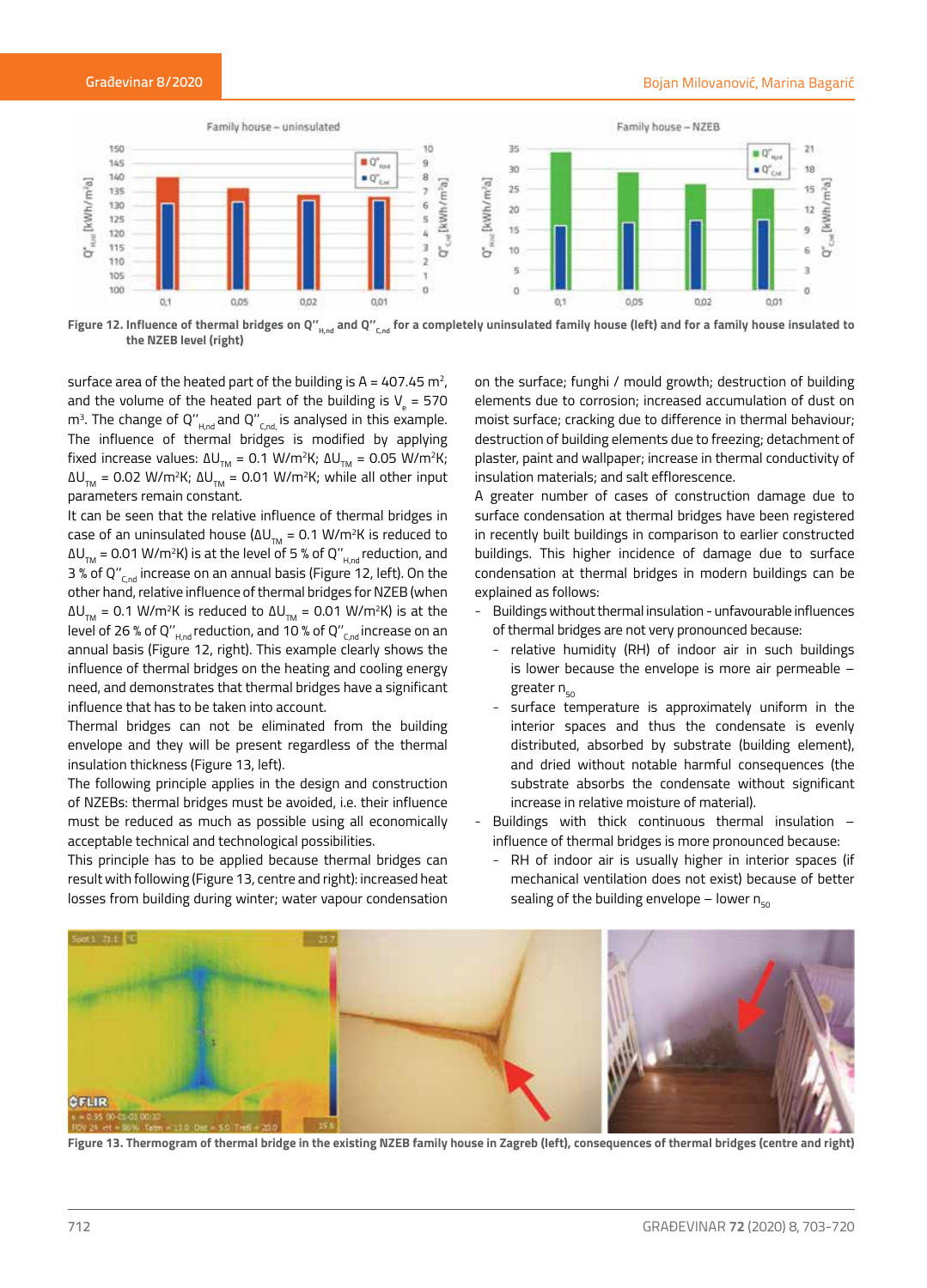- most parts of internal surfaces are heated to the temperature close to the temperature of indoor air, which is certainly higher than the dew point temperature
	- except in local (and small) thermal bridge areas where the total amount of water vapour from the indoor air is condensed and surface material achieves very rapidly the critical moisture level at which the growth and propagation of funghi and mould is initiated.

Consequently, there is also an increased risk of surface condensation in NZEBs if thermal bridges are not adequately solved (internal surface temperature is too low) or if relative humidity of indoor air is high (which happens in NZEB buildings without mechanical ventilation).

# **2.4. Thermal mass of the building**

When selecting an appropriate NZEB construction system, it is important not to forget the "thermal mass" (thermal inertia, heat accumulation) of the building. Heat accumulation is the property of building elements and materials to accept the supplied heat, to accumulate (preserve) this heat and transfer this heat to the surrounding area when the air temperature drops. This property is very important in buildings during winter periods in cases when heating is not operating continuously throughout the day, but is normally switched off during the night. In such cases, the accumulated heat prevents significant fall in air temperature in interior spaces during night time. The quantity of heat accumulated in building mostly depends on the difference in temperature between a building element and the surrounding air, on specific heat capacity, as well as on the mass of the element.

In multi-layered building elements, the materials with greater specific mass must be placed closer to the internal (warm) side in order to accumulate the greatest possible quantity of heat. In other words, to make good use of this effect, thermal insulation of building envelope must be placed from the external side.

Dynamic thermal inertia parameters of the building are: time

lag and decrement factor. These parameters must be defined in order to estimate the heat storage capacity of individual building elements, which is related to the desired levels of indoor thermal comfort and decrease in energy consumption.

The influence of thermal mass on energy consumption will be shown on a multi-residential building constructed with prefabricated ventilated sandwich wall panels (ECO-SANDWICH system). ECO-SANDWICH system are concrete sandwich panels manufactured using recycled aggregate from construction and demolition waste. The building envelope made of these panels can be classified as a heavyweight envelope (surface mass = 458 kg/m2 ).

Calculations were conducted according to the monthly calculation method described in HRN EN 13790. The method is based on the monthly balance of heat gains and heat losses determined in stationary state. The simulation was performed for the continuous mode of heating (heating, ventilation and air conditioning system (HVAC) is turned on every day and every hour) for structures varying from very lightweight to very heavyweight. Figure 14 (left) shows specific energy needs for heating and cooling depending on the specific surface mass of building envelope with constant U-value and relative change in heating and cooling needs in relation to heavyweight envelope. It has been demonstrated that very lightweight envelopes such as timber structures and lightweight metal sandwich panels consume 20 % more energy for heating and cooling in comparison to heavyweight envelopes.

Figure 14 (right) additionally shows the influence of effective thermal capacity on specific energy needs for heating and cooling of buildings in various climatic conditions in Croatia, ranging from the very cold climate in Gospić to the hot climate on the island of Hvar. It can be seen that the building with lightweight envelope consumes 33 % more energy in Gospić climate compared to the building with same architecture and orientation and equal U-values of building elements but with a heavyweight envelope. In Hvar such lightweight building envelope consumes 8 % more energy compared to heavyweight envelope with the same U-values.



**Figure 14. Specific energy needs for heating and cooling (left); Influence of effective thermal capacity on specific energy needs for heating and cooling of buildings in various climates (right) [14]**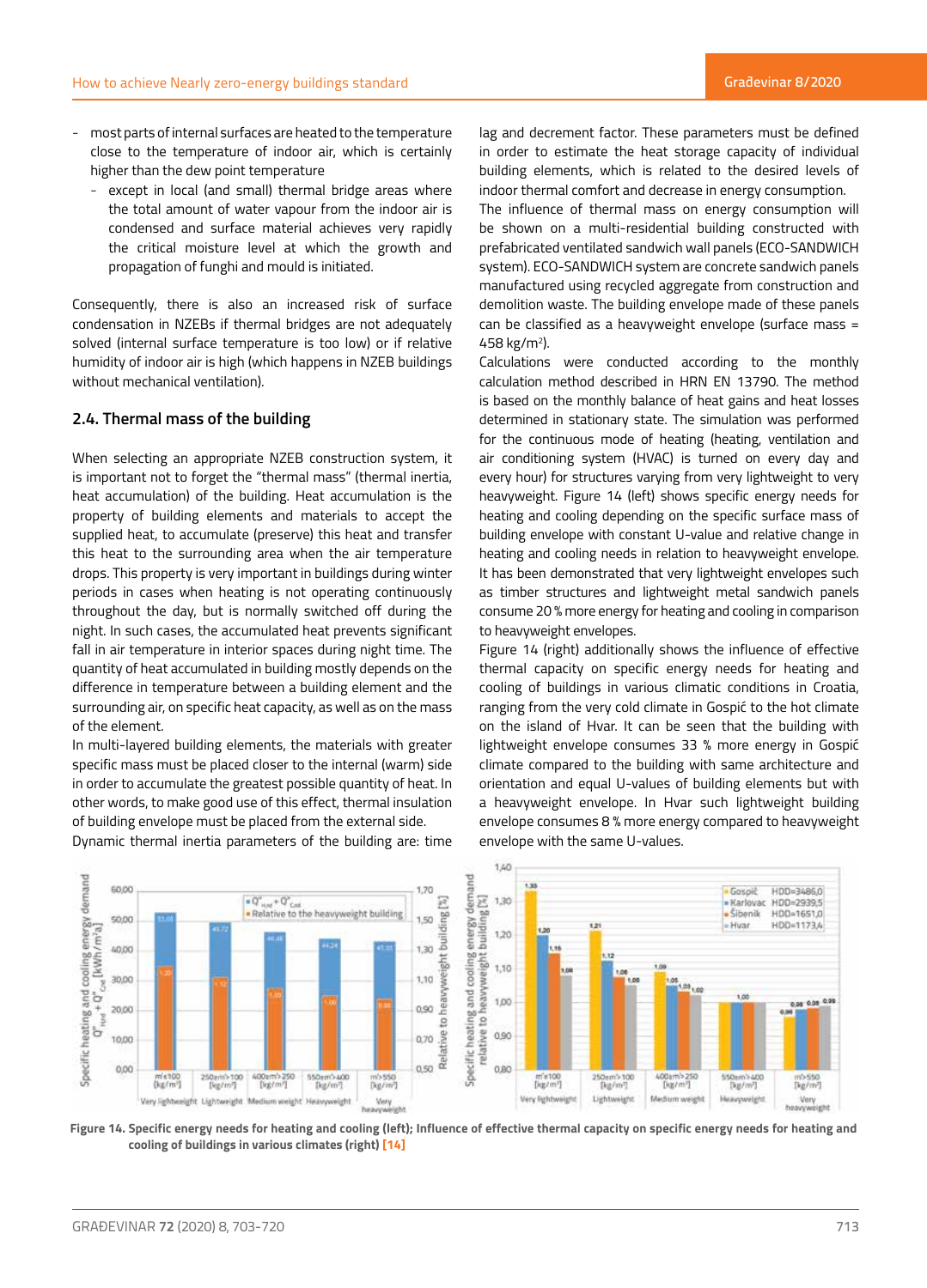#### **2.5. NZEB windows, optimal solar gains**

Windows are widely accepted and highly desirable elements of every space that make our life more comfortable. They ensure fulfilment of significant factors influencing wellbeing of building users such as: sunlight, fresh air, noise protection, thermal protection, solar shading, protection against precipitation, and safety.

Windows generally have a more complex thermal function compared to insulated walls or roofs and are, already by this fact, highly significant in the energy balance of NZEBs.

Windows usually have a lower resistance to the heat flow (greater U<sub>w</sub>-value) compared to other elements of the building envelope. The  $U_{\omega}$ -value of an excellent window that is recommended for NZEBs amounts to approximately  $\mathsf{U}_{_{\mathrm{w}}}$  = 0.75 W/m²K, while the U-value of external walls that is recommended for NZEBs amounts to approximately  $U = 0.15$  W/m<sup>2</sup>K, which is as much as five times less. In other words, heat transmission losses for walls are five times lower compared to such losses for windows.

As a result, they are mostly responsible for greater proportion in overall heat losses. At the same time, their transparency enables entry of solar heat and light into the building. Passive gains (solar gains) can positively contribute to the reduction of heating energy needs in winter but, on the other side, windows increase the energy needed for cooling in the summer. The energy needed for heating and cooling of buildings is greatly dependent on:

- type and size of glazing,
- orientation of windows,
- existence or absence of shading systems.

When designing new NZEBs it is important to properly evaluate solar heat gains and heat transmission losses through windows and other glazed parts of building envelope. Depending on the climate (location), orientation, size of windows, properties of windows (type of glass, frame, glass edge) and shading, it is necessary to find an optimum that provides energy balance in both winter and summer periods. There is no universal "recipe" for the design and selection of the window type, this is different for every building and for various locations (cold, moderate and hot climate). An optimal energy balance of windows is a fundamental requirement for NZEBs.

Balancing thermal losses and thermal gains through windows is achieved by considering  $U_w -$  value of windows (defines transmission heat losses) and  $g^{\perp}$  - value of glass (defines solar heat gains). These two factors have the greatest influence on the annual energy needs for heating and cooling of buildings.

All details related to calculation of  $U$  -values for windows or doors are given in HRN EN ISO 10077-1; HRN EN ISO 10077-2. Calculation of U<sub>w</sub>-value is based on four basic components of the total heat transfer coefficient (Figure 15):

- For elements containing glazing of surface  $A_{gt}$ , i.e. windows,  $U_{\rm g}$  – glazing values, i.e. glass or plastics; one or more glasses; with or without low-e coating, and with space between glasses filled with air or other gases.
- For elements containing opaque panels, e.g. doors: heat transfer through opaque panels
- $\mathsf{U}_{\mathsf{f}}$  value (heat transfer coefficient) for frame occupying an area of  $A_{\mu}$  calculated according to HRN EN ISO 10077-2 or as specified in Annex D of HRN EN ISO 10077-1 for wooden, PVC or metal frame, with and without thermal bridge breaks, or in any combination of materials (wood-aluminium, wood-PVC, etc.).
- Linear heat transfer coefficient ( $\psi_{\rm g}$  value) for frame / glazing of length l<sub>g</sub>, calculated according to HRN EN ISO 10077-2 or according to Annex E of HRN EN ISO 10077-1.



**Figure 15. Schematic representation of parameters and expression**  for calculating U<sub>w</sub>-value for windows

In addition, when needed, calculations given in HRN EN ISO 10077 also enable adding heat resistance for various types of shading devices (roller shutters, slatted shutters, etc.), depending on their air permeability values.



**Figure 16. Condensation of water vapour at the glass edge (left), composite and aluminium glass edges (centre), thermogram of thermal bridge at glass edge (right)**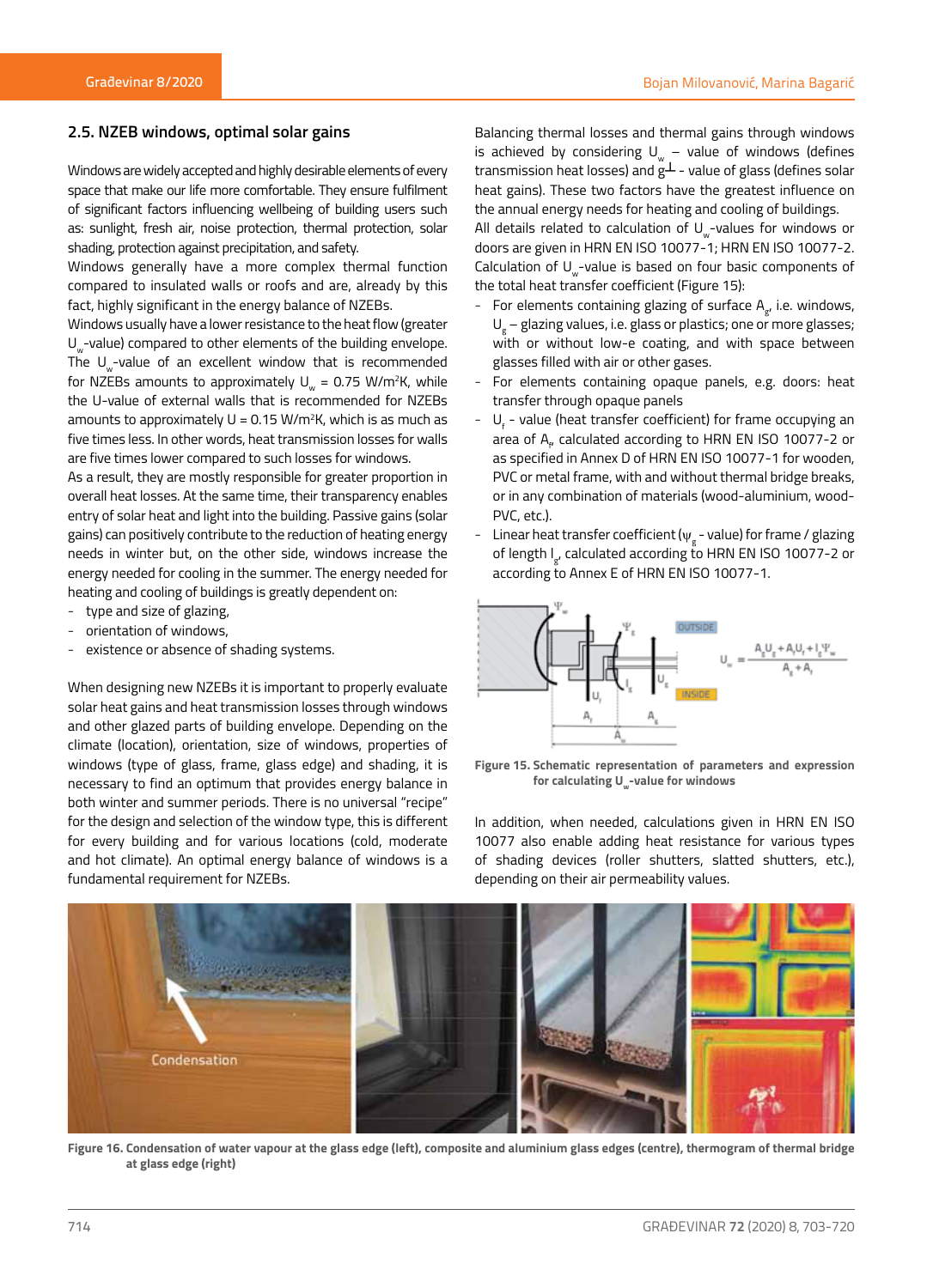

**Figure 17. Temperatures at interior glass surface depending on Ug -values and the number and positions of low-e coatings**

A small component, but highly important in the case of windows, is the edge of the glass. Its role is to keep a fixed spacing between two glasses and to regulate humidity in the space between the glasses. In combination with butyl seals it ensures sealing of the glass edge which prevents gas (argon, xenon, krypton) leakages from the space between the glasses. The role of these gases is inter alia to ensure low  $\mathsf{U}_{\mathsf{g}}$ -value of the glazing. The edge of the glass can additionally reduce energy losses along the perimeter of the double (triple or quadruple) glazing if it has low  $\psi_{\rm g}$  values, and it can also reduce the possibility of local condensation of water vapour at the edge of the glass (Figure 16).

When glazing types are considered, it should be noted that double insulating glass (double glazing) is currently the most popular type of glazing in the existing buildings, although triple glazing is gaining in popularity in newer buildings, especially in NZEBs. Advantages / disadvantages of triple insulating glass (triple glazing) are:

- Better thermal insulation, e.g. lower  $U_{\rm g}^{\phantom{\dag}}$ -value when using the same glass coating, spacing between glass panes, and fill (gas) between glass panes.
- Higher surface temperature at the internal surface of glass pane, which contributes to the feeling of higher comfort in the interior space (especially in NZEBs).
- Greater-mass glass units limit window opening possibilities (opening is possible, but a good quality solution must be provided).

People feel uncomfortable when objects and bodies that surround them simultaneously radiate with variable intensity in the direction of human body. The feeling of comfort is present only it the difference in body temperature is less than 4 K. Windows with  $U_w \le 0.8$  W/(m<sup>2</sup>K) have the surface temperature that is not significantly lower than the temperature of the surrounding walls, i.e. usually the temperature of windows is lower by < 3 K



**Figure 18. Net heat losses and heat gains for three different types of glass in different climate zones**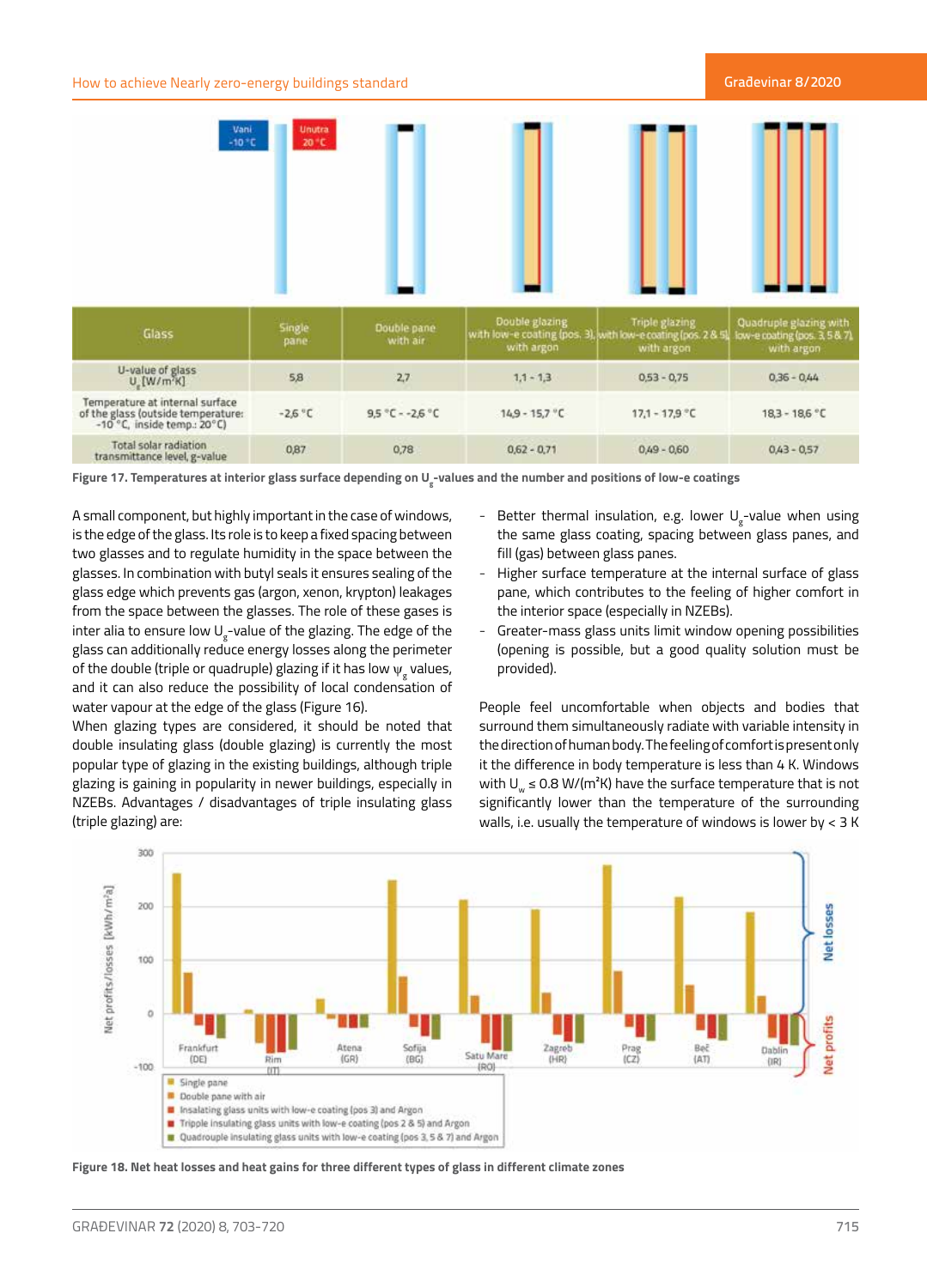compared to the temperature of walls (in weather conditions prevailing in Central Europe). Figure 17 shows different types of glass with the corresponding  $Ug$ values and levels of total solar radiation transmittance (g $\perp$  – values) depending on the number and position of low-e coatings, as well as the corresponding temperatures at the interior glass surface. It can easily be seen from this figure that only triple glazing with 2 low-e coatings and quadruple glazing with



**Figure 20. Thermograms with examples of poorly installed windows (not sealed according to RAL guidelines)**

3 low-e coatings meet requirements of surface temperature being lower less than 4 K than the temperature of air in the surrounding space.

The following general strategy can be used for correct selection of glass for NZEBs:

- Cold climates: allow sunlight to enter the space (higher g $\perp$ value) and minimise transmission losses (minimum U $_{\tiny \omega}$ )
- Hot climates: keep solar load away from the space (lowest possible  $g\perp$ ) while somewhat higher transmission losses (somewhat higher Uu) can be allowed.

Indicative values of net heat losses (positive values) and net heat gains (negative values) for various cities (climates) across Europe are shown in Figure 18. It can easily be seen from this figure that heat losses are much greater than heat gains for single pane and double pane with intermediate space filled with air and without low-e coating. On the other hand, heat gains are much greater than heat losses for double glazing with low-e coatings and with noble gases fill between individual glasses.

It can therefore be concluded that the use of low-e coatings slightly reduces solar heat gains, while greatly reducing heat losses, and that the replacement of air with argon (xenon, krypton) reduces heat losses but without reducing solar gains.

Optimization is clearly necessary! Heat gains must be assessed against heat losses, as well as the price of the window. Perhaps a double glazing in the south and triple insulating glass at north windows could be an optimal NZEB solution in certain

cases, but here the thermal comfort and internal glass surface temperature must not be disregarded!

It is very important to note here that window installation is of crucial significance! Windows with very good characteristics can be good only if they are properly installed. Window installation involves finding solution to several key problems:

- loadbearing capacity,
- watertightness,
- airtightness,
- control of water vapour transfer,
- minimisation of thermal bridge effects.

Installation ψ-values of 0.005 W/(mK) can be achieved if installation has been realised under optimal conditions. It is important for window to be installed in the thermal insulation layer and that the fixed frame of the window is, if possible, fully covered with thermal insulation. Generally, thermal insulation covering the frame should be approximately 6 cm thick. In that case, the value of  $U_{w, \text{installed}} = 0.78 \text{ W/(m}^2 \text{K)}$  can be achieved.

Consequences of applying conventional installation methods can be fatal. ψ-values of installation equal to 0.15 W/(mK) increase the  $U_{w, \text{ installed}}$  value to approximately 1,19 W/(m<sup>2</sup>K). It is interesting to note that similar value can be achieved with a cheaper conventional window if it has been installed under optimal conditions.

Moreover, proper installation of external windows and doors has one of the largest impacts on achieving the satisfactory



**Figure 19. Installation of window in a thermal insulation layer (recommended installation method) and extremely inappropriate installation of window onto the loadbearing part of the wall without covering the frame**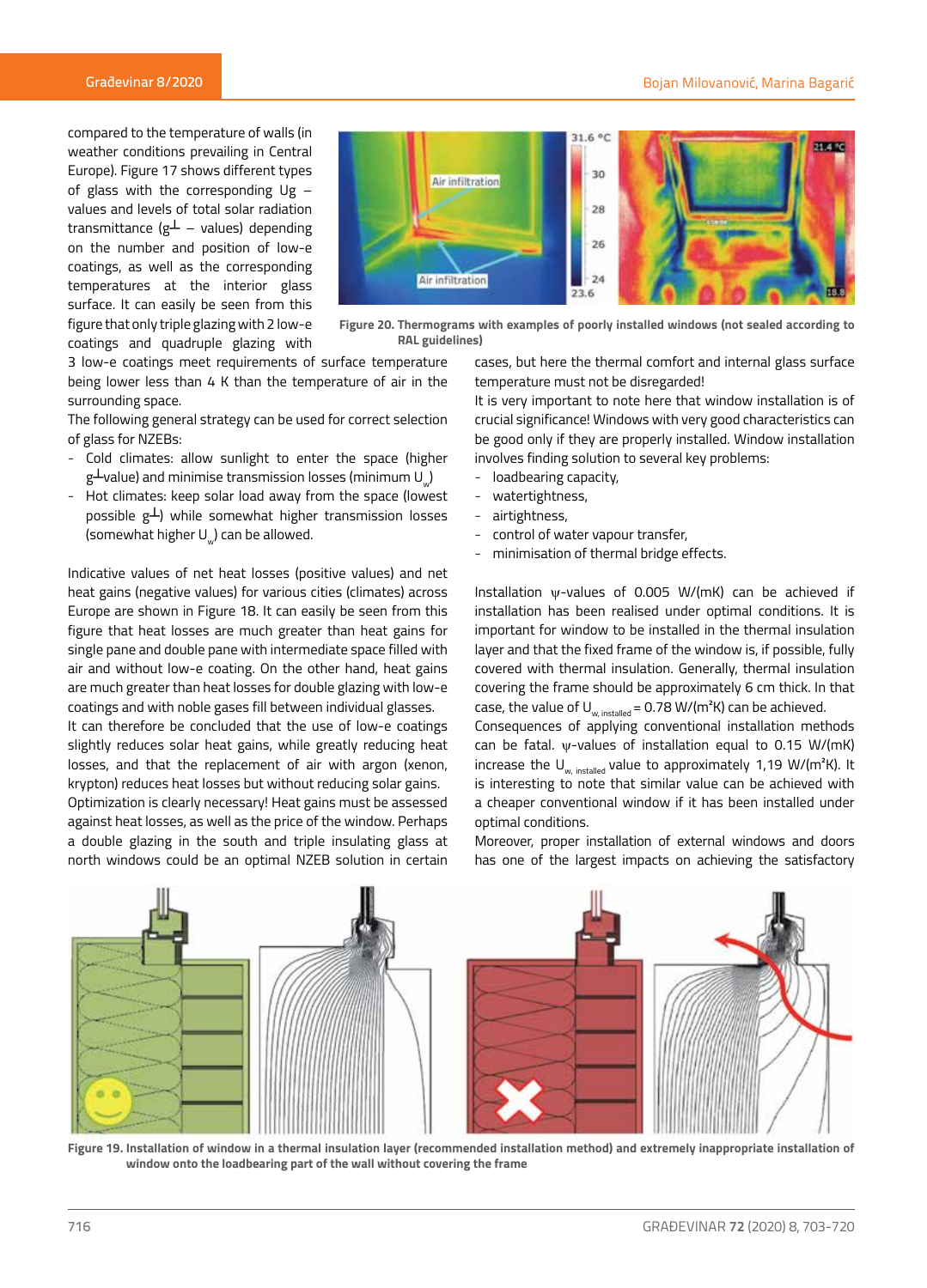airtightness level of building envelope. Installation of external windows and doors according to RAL guidelines, better known as "RAL installation"  $[15]$ , involves three sealing levels – internal vapour impermeable seal or vapour barrier, expanding strip or foam, and external seal or vapour permeable foil. Windows are exposed to thermal action and vibration, which is why cracks occur over time at the frame to wall interface. Vapour barrier and vapour permeable foil are elastic strips that prevent, at a longterm basis, the air from leaking through joints between the frame and wall. Window reveal onto which vapour barrier is glued must be plastered, and should be even and clean from impurities.

Improper installation of windows can result in higher heat losses (related to ventilation – airtightness and transmission – thermal bridges) but also in construction damage and feeling of discomfort (infiltration of cold air through frame to wall connections, appearance of funghi and mould that are harmful to human health) (Figure 20).

# **3. Quality control of construction works (Blower door + thermography)**

There are many examples of poorly realized construction works in Croatia, which is mostly due to the lack of required knowledge and skill, tight construction deadlines, attempts to make savings, etc. Building envelopes of NZEBs have not been spared from this practice. In fact, many examples can be cited of construction damage caused by installation of inadequate materials and failure to apply recommended construction technologies and rules of professional practice.

As to energy efficiency, the building envelope has the highest influence on the quality of the building not only because of



**Figure 21. Blower door device and measurement results**



**Figure 22. Detection of infiltration points using: a) anemometer, b) cold smoke, c) IR thermography**

materials used and systems applied but also because of realisation of details [16]. It is considered that workers have to have appropriate qualification (knowledge and skills) and adequate equipment to be able to properly realise the work entrusted to them. In addition, they have to be properly motivated to perform work to good quality standards, and so good communication and information transfer between all participants in construction work has to be ensured.

# **3.1. Air permeability testing method – Blower door**

Air permeability testing by means of Blower door test is obligatory for NZEBs. This test is conducted prior to technical inspection of the building in accordance with relevant standard. In the case of multi-residential buildings (more than one apartment), air permeability requirements have to be met for each apartment.

From the measurement point of view, air permeability is determined by measuring air flow through building envelope as a function of difference in pressures between two sides of the envelope. At that, the Blower door device (Figure 21) is used to create forced difference in pressure between the interior and exterior environment.

Standard pressure difference of 50 Pa (overpressure or underpressure) is used for estimating air permeability of buildings. This difference is equivalent to the wind blowing at 35 km/h from all sides of the building at the same time. Such pressure difference of 50 Pa is necessary and sufficient to overcome measurement noise and other influences affecting accuracy of measurement, which occur either due to change in air temperature during the measurement, or due to weak

> wind action. All this makes this method relatively accurate and repeatable.

> It is recommended to conduct the building envelope air permeability testing prior to the finishing works, i.e. prior to the end of works on the building. The aim of this recommendation is to increase the quality of works on building envelope airtightness and to correct any errors that inevitably occur during realisation of work. In this phase (before finishing works are done), correction of detected errors is faster, less complex and cheaper. The realisation of airtightness after the completion of works would greatly increase the cost and would in addition complicate the deficiency elimination procedure.

> The use of anemometer, cold smoke or infrared thermography enables detecting the points of air infiltration into building elements during the Blower door testing, Figure 22.

> The Equivalent Leakage Area (ELA) has to be calculated to make the Blower door test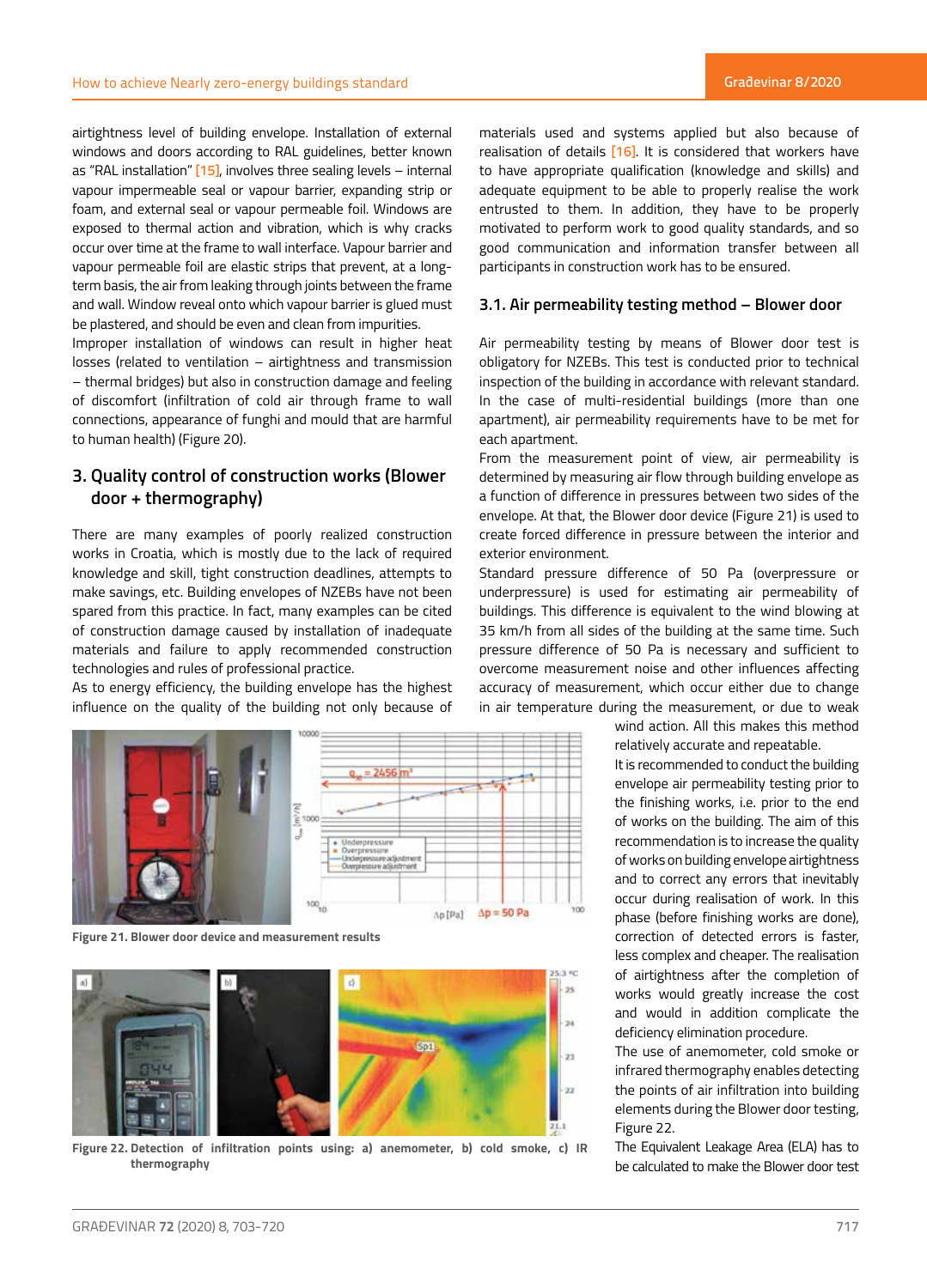#### Bojan Milovanović, Marina Bagarić



**Figure 23. Thermograms of poorly realized details causing air infiltration into building elements**

results more understandable to general public and to show how small details are important for the quality of construction works. The ELA is the opening area with sharp edges through which laminar air flow is present, and this flow is equivalent to air flow through the sum of areas of all deficiencies on the building envelope that has occurred due to equal conditions of pressure difference at both sides of the building elements [17]. As it is only an aerodynamically equivalent area obtained on the basis of many assumptions, ELA can be regarded only as a useful orientation value and nothing more.

The example of a family house with the useful floor area of  $A_k$  = 173.63 m<sup>2</sup>, indoor air volume of V = 420 m<sup>3</sup>, and the building envelope area of 342.66  $m^2$ , is considered. The air flow of 1259 m<sup>3</sup>/h was measured at pressure difference of 50 Pa, which resulted in  $n_{50} = 3.00$ . The Equivalent Leakage Area was also calculated and it amounted to  $ELA = 628$  cm<sup>2</sup>, which corresponds to 0.018 % of the area of the building envelope.

Detection of heat losses (caused by thermal bridges)

The ELA value of 628 cm<sup>2</sup> (0.018 % of the building envelope area) points to the need for a detailed and high quality realisation of all and even the smallest details, and also to the need for strict quality control of realisation of airtight building envelopes, for NZEBs in particular, by in-situ testing only.

Most frequent errors in the realisation of airtight building envelopes include deficiencies at joints, deficiencies around penetrations and damage of airtight envelope, use of inappropriate products (distribution boards, cable ducts, etc.), installation of external windows and doors not compliant with RAL guidelines, and similar deficiencies (Figure 23).

If the above described errors that occur during realisation of works are not rectified, building elements will eventually suffer construction damage. This is especially pronounced in the case of NZEBs, which are perceived by general public as unconditionally high-quality buildings.

Detection of increased moisture



**Figure 24. Several thermograms showing most frequent uses of IR thermography in buildings**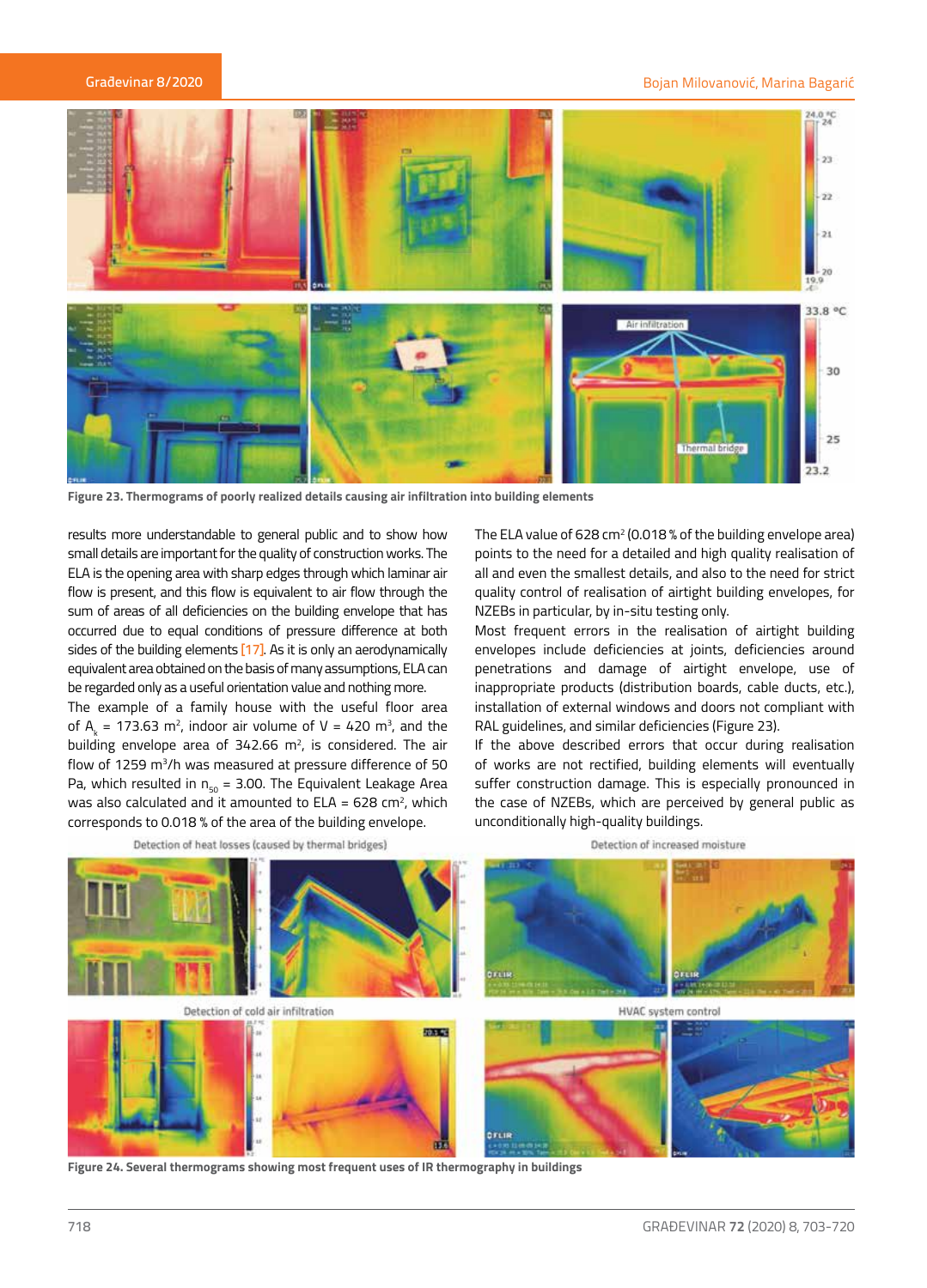# **3.2. Infrared thermography method**

Infrared (IR) thermography is a contactless method for measuring temperature and its distribution across the surface of a body under consideration. In IR thermography, the energy radiated from the surface of a body is converted via sensor into a part of the electromagnetic spectrum that is visible to human eye (0.4 to 0.7 µm).

After installing thermal insulation to the building envelope, the IR thermography is used to check its quality and confirm efficiency of the solution applied to reduce thermal bridge effects, to identify possible areas of smaller thickness in the insulation layer, and to check for possiblly moist areas (Figure 24)

Over the past five to ten years, the price of thermographic measurement devices has become more acceptable (due to novel technological solutions and more widespread use), which has inter alia resulted in an increasing use of thermographic devices by insufficiently educated persons. This has on many occasions resulted in inadequate processing and inaccurate interpretation of thermographic measurement results.

# **4. Conclusion**

Higher quality can be achieved if several simple rules are applied and, in this respect, the holistic approach becomes the design standard, and is in fact inevitable in the design of Nearly zeroenergy buildings (NZEB). In other words, a coordinated activity of all professions whose design solutions influence realisation of buildings (architects, building physics designers, thermotechnical systems and electrical installations designers) is needed in order to achieve the above mentioned objectives regarding design of NZEBs. An integrated and well-coordinated approach is needed, starting from the conceptual design and creation of energy concepts, and all the way to the final definition of constructionstage details and supervision of construction work. It is necessary to analyse and define building details well in advance so as to avoid problems and improvisations during realization of NZEBs, as it has much too frequently been demonstrated that improvisation in many cases results in problems.

The entire building concept, or an integrated concept and approach in designing NZEBs, includes all aspects of building construction (architecture, facade, structure, function, fire, acoustics, materials, use of energy, quality of environment in enclosed spaces, etc.).

# It can generally be concluded that the importance of design and realisation of details increases with the level of thermal protection. If such building details are realised carelessly, damage can occur in building elements, often in form of mould or corrosion (deterioration) of material.

When attempts are made to provide an overall summary of various aspects of NZEB, the question can be raised, how to control the various aspects of NZEBs, i.e. who should be responsible for the achievement of truly high quality and really efficient NZEB?

Each participant in construction works, regardless of his role in the design, construction, use and maintenance of NZEBs, is responsible for respecting the rules and guidelines provided by the manufacturers of materials and systems that are incorporated in building. The realization of works on NZEB projects should be entrusted to highly experienced and competent workers who are well aware of the consequences of negligent or poor construction practices and, at that, it is important to apply good quality products appropriate for their intended use. Measurements prescribed by relevant regulations must be conducted after realization of the work.

With regard to realisation of building envelopes, and for NZEB projects in particular, it should be noted that all participants in construction should be adequately qualified (and even certified) for the realization of NZEBs, as that would prove their knowledge of construction practices (best examples), and familiarity with adequate construction technologies. The workers involved in the process must have appropriate specialized qualifications. At that, it is necessary to put in place the system in which they are responsible for the final product, which is a good quality building, both with their reputation and material resources.

Education of construction workers was initiated in this respect in Croatia through the Croskills project (certification system for construction workers was defined and it is regulated through an appropriate ordinance and by Ministry of Construction and Physical Planning), and this activity was continued through Horizon 2020 projects Fit-to-NZEB, Net-UBIEP and nZEB Roadshow, and through the Erasmus+ project BIMzeED, which were conducted or are still being conducted at the Faculty of Civil Engineering of the University of Zagreb.

Lifelong learning and keeping up with developments in construction sector, with a particular emphasis on NZEBs, is an obligatory precondition for increasing competencies of all stakeholders involved in NZEB projects.

# **REFERENCES**

- [1] European Parliament and the Council, Directive 2010/31/EU of the European Parliament and of the Council of 19 May 2010 on the energy performance of buildings (recast), vol. OJEU L153/13, European Parliament, 2010.
- [2] Republika Hrvatska, Tehnički propis o racionalnoj uporabi energije i toplinskoj zaštiti u zgradama, Vol. 128/15, 70/18, 73/18, 86/18, Narodne novine.
- [3] Ministarstvo graditeljstva i prostornoga uređenja, Program energetske obnove zgrada javnog sektora za razdoblje 2016.- 2020., vol. NN 22/2017, Narodne novine, 2017.
- [4] Ministarstvo graditeljstva i prostornog uređenja, Smjernice za zgrade gotovo nulte energije – PRVI DIO (namijenjene za opću zainteresiranu javnost), 2019. https://mgipu.gov. hr/UserDocsImages/dokumenti/EnergetskaUcinkovitost/ Smjernice\_1\_dio\_nZEB\_mgipu.pdf, 16.05.2020.